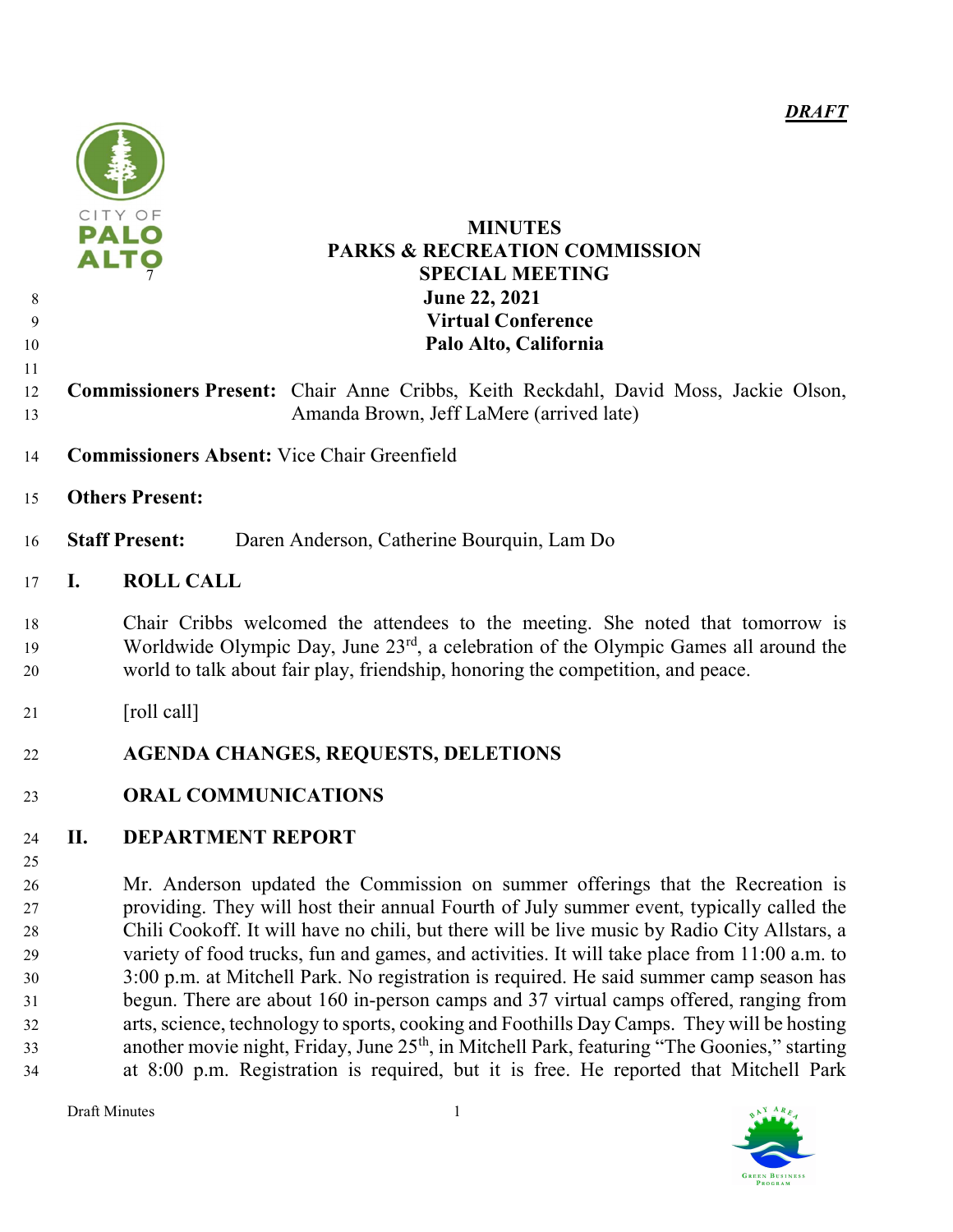Community Center rentals are available, provided all current guidelines are agreed to and followed. Cubberley Community Center will reopen for rentals on July 13<sup>th</sup>.

Mr. Anderson reported, regarding the Highway 101 Bridge, the center piece of the bridge has been installed. Between now and August they will be pouring the concrete of the deck for the center span; installing bridge railing, fencing and lighting; completing the pedestrian access ramp; concrete pouring on the West Bayshore Road, and completing the paving on Adobe Creek Reach Trail; landscaping and irrigation; signage, striping and miscellaneous site improvements. Completion should be sometime in August.

Mr. Anderson reported on the City Council meeting the previous night, stating it was eventful and impactful for CSD, Recreation and the Commission. The Commission's work plan was approved on Consent. The golf course contract with O.B. Sports was extended for another three years, a mutually-agreed upon extension. The budget was adopted, though it has been a very challenging budget season. Key outcomes from the budget include that the Supervising Ranger position at Foothills, vacant for about a year-and-ahalf, will be restored, and will be funded again on July  $1<sup>st</sup>$ . Staff will go through the recruitment process to get a new Supervising Ranger onboard. Regarding the Rinconada Park CIP, he reminded the Commission that there had been a discussion that perhaps it wouldn't be funded, but it did get fully funded, and the park bids came back and were within budget. They will go to Council tonight for approval of the contract. He said the Rinconada Park project had a certain amount of Community Center funds going towards it. These have been reallocated towards the Roth Building. To refund Rinconada Park project, Park Dedication fees fund will be used. Regarding the Roth Building project, the Council decided to help fund this, with funding coming from three sources. There would be \$2 million from the Stanford University Medical Center funds (SUMC funds); the Community Center Impact Fee funds redirected from Rinconada Park; and \$350,000 from the Park Impact Fee funds to help pay for the restroom at the Roth Building, which will actually serve the adjacent Heritage Park. Mr. Anderson reminded the Commission that they had taken action by sending a memo to Council regarding the JMZ ticket pricing. He reported the ticket pricing has been set at \$10, and the JMZ is expected to open in October.

Mr. Anderson reported that at Fire Station 8, which is within Foothills Nature Preserve, staffing was started again. He explained that this is a new relationship where Palo Alto Fire Department is teaming up with Santa Clara County Fire Department and Los Altos Hills to fully staff the Foothills Fire Station between June 15<sup>th</sup> and the end of October. Under the agreement, the City and the County will take turns providing staffing at Fire Station 8. Palo Alto provides firefighters for the first two weeks of the arrangement, and the two agencies will then begin rotating on a monthly basis, with Los Altos Hills County Fire District providing some funding for the staffing under this one-year agreement, which has potential to be extended for up to four years. The City previously staffed Fire Station between July 1<sup>st</sup> and October  $31<sup>st</sup>$  with three firefighters, but because of budgetary

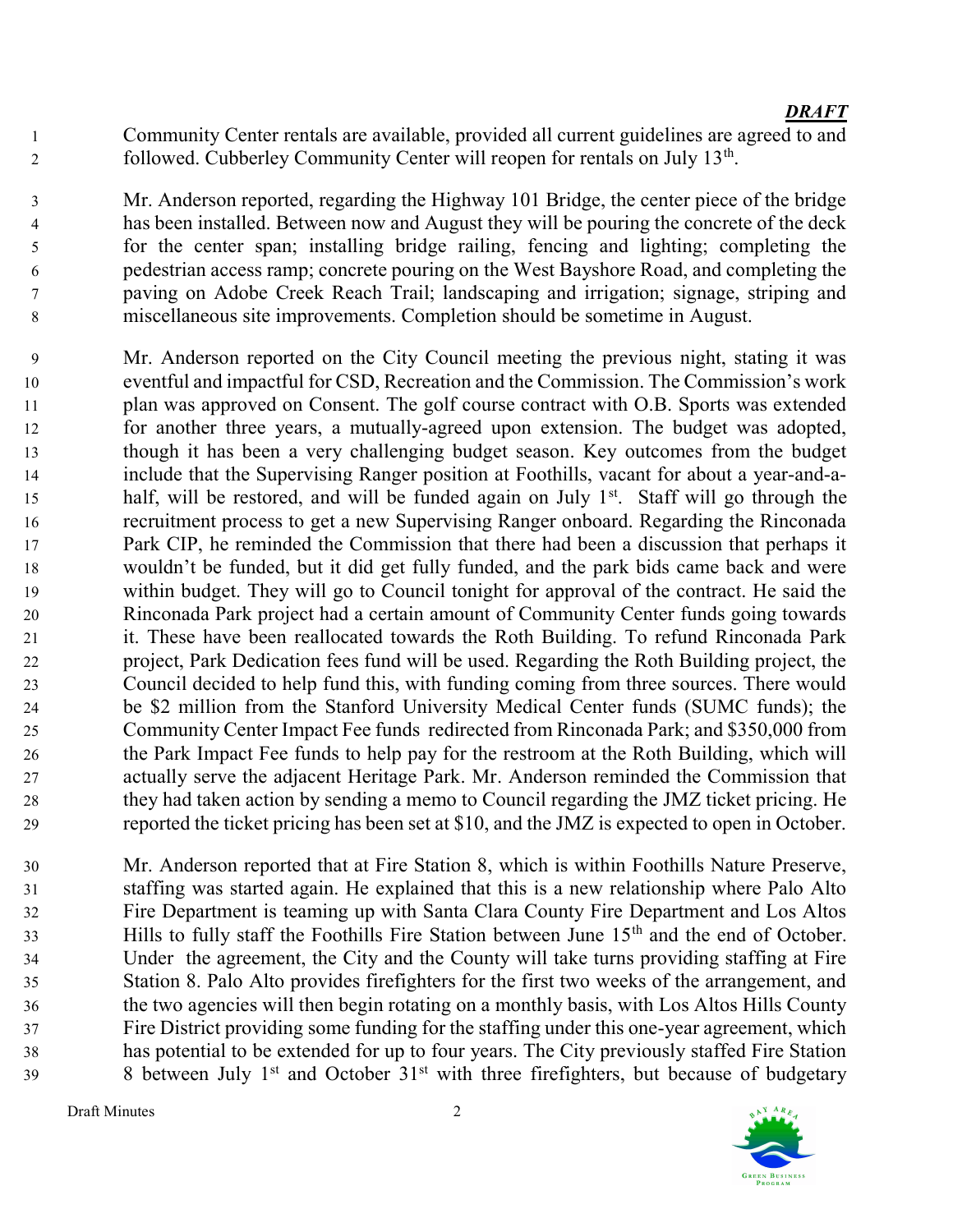constraints, the City has not provided full time staffing of the station since 2015. Instead, they had been relying on red flag days – dry and windy conditions which make the area more vulnerable to wildfire. There were 17 of these days in 2020.

Mr. Anderson reported on a message from the Palo Alto Pickleball Club regarding the Bay Area Senior Games at Mitchell Park. The courts will be closed for drop-in play during the 6 Games, from Friday, September 24<sup>th</sup>, through Sunday, September  $26<sup>th</sup>$ . Those interested can sign up at pickleballtournaments.org.

- Mr. Anderson shared information about the drought. On June 9, 2021, Valley Water's Board of Directors declared a water shortage emergency condition in Santa Clara County due to the extreme drought and called for a mandatory 15-percent reduction in water use compared to 2019. He noted the Palo Alto does not get its water from Valley Water, but from the San Francisco Regional Water Supply System, which is currently in good shape. The San Francisco Public Utilities Commission is asking for voluntary conservation in case the water supply situation worsens. Mr. Anderson wanted to assure the Commission and the community that the Parks team is already conserving water, using previous experience from the drought in 2015 and 2016 about reducing water usage. He said during the previous drought, when there were significant mandatory reductions, they took a couple of missteps by cutting back water in certain areas too far, which impacted trees. They changed course when they noticed this, and instead they strategically targeted areas, usually aesthetic turf areas where trees would not be impacted. This is where they are currently achieving some water savings.
- Mr. Anderson reported that the City of Palo Alto is offering six rebates for water savings for households, which can be found on the City's website. Rebates include rain barrel, cistern, rain garden, permeable pavement, landscape conversion and gray water laundry to landscape.
- Chair Cribbs invited questions from the Commission regarding the Department Report.
- Commissioner Reckdahl asked if the Fire Station will be staffed 24 hours per day, or just during daylight hours. Mr. Anderson believed it was daylight hours only. Commissioner Reckdahl asked if there was sensing there, or simply closer proximity allowing for faster response to fire. Mr. Anderson there would be faster response, because they are so close to the hills and can quickly get to incidents, both medical and fire. Commissioner Reckdahl said in the fire memo that was given, Council talked about potential for some sort of cameras at Foothills Park. He wondered how far into the future this might occur. Mr. Anderson said he thought there was a push towards funding for this type of thing, so there was probably a more near-term potential for this. However, they have been talking about cameras for a long time with limited success. He said he feels there will be a bigger push in that area. The endeavor is led by the Office of Emergency Services. Mr. Anderson said he will pass new information from them on as he receives it.

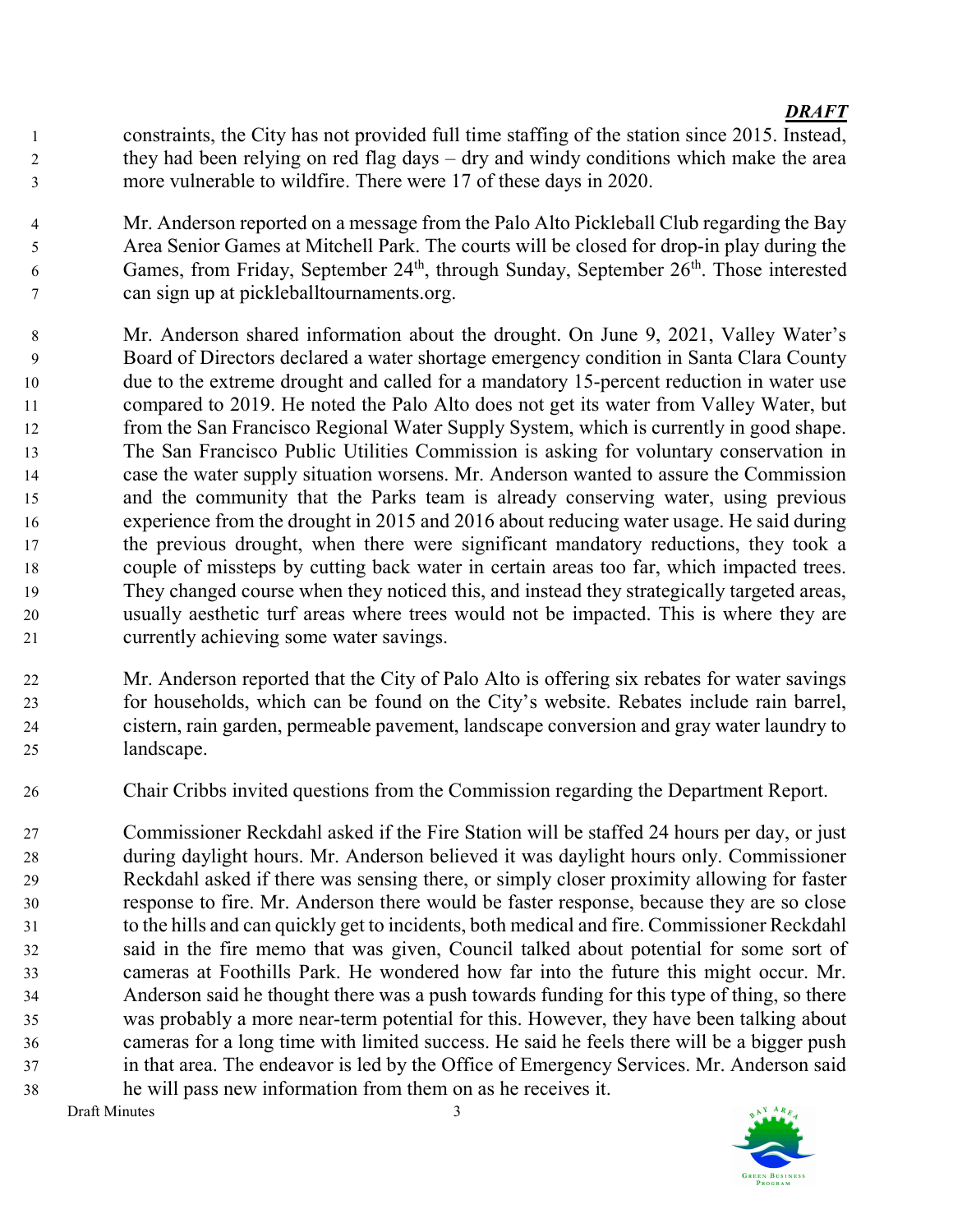Commissioner Reckdahl referenced a map made by Mr. Anderson during the last drought, showing areas of all the parks that he thought could be cut back. He wondered how many of those areas are being watered again after the drought was over. Mr. Anderson said the majority of sites returned back to normal irrigation but sometimes not as much as in the past, both for financial purposes to conserve funding for water, and also to be water-wise in areas that didn't need it as much. These are areas they are targeting now. He said sometimes it is unclear whether trees are drawing upon some of these areas, depending on how far the roots of those trees go. There is a risk of harming trees if you're not careful and prudent with trees that are turf-dependent for irrigation. He said he thinks there is a good understanding of where those are, and they are avoiding them but still realizing some savings in water usage. Commissioner Reckdahl asked if there is any recycled water in trucks driving around or just relying underground pipes. Mr. Anderson replied that they are not paying for any recycled "purple pipes." He explained that, for mandatory houses that had to de-water their developments, they would pay for purple pipes to take their water, and the Department would tell them where to strategically use it to reduce their irrigation in those areas. They are not paying for that, and Mr. Anderson added that it is not especially effective. The amount of water carried and the time it takes to deliver it is not a particularly prudent or effective means of irrigating any significant areas. In small areas it may have potential, by that is not the effort they are focused on in conserving.

Commissioner Moss was grateful for the news regarding the Senior Ranger. He asked if there are other key items that Mr. Anderson was particularly concerned about in the budget besides the Senior Ranger. Mr. Anderson said there were a couple of ways to look at it. There is what they had originally proposed as potential cuts that were more significant, and there was even a second tier of cuts, which didn't end up making it to the proposals, which were even more dire and more impactful to his group in particular. For example, regarding the Park Landscape Maintenance Contract, where they maintain the vast majority of urban parks. They had cut 27 percent - \$267,000 – last July due to budgetary constraints. Those impacts are still becoming apparent. He said the weeds sometimes take a while to show up, and areas that were well-maintained gradually slip into disrepair, so they are still reckoning with that budget cut. He said it is frustrating to him, because they have some issues with trash not being collected quite as frequently, and he is getting complaints about it. There are some unsightly areas where weeds are present. He said, frankly, it is the unfortunate consequence of cutting \$267,000 from that contract. He said he doesn't have a lot of good alternatives but will have to deal with it. As far as what he is happy about, he said there was yet another significant budget cut option on the table for that contract, and he is grateful they did not need to exercise it.

Commissioner Moss asked regarding the Commission Work Plan, if this was all of the work plans that they submitted "to prove why we're valuable." Mr. Anderson assured him that the Council knows they are valuable, but it was to ensure that the Commission is on the same page as Council, and said that the Council approves of the work that the

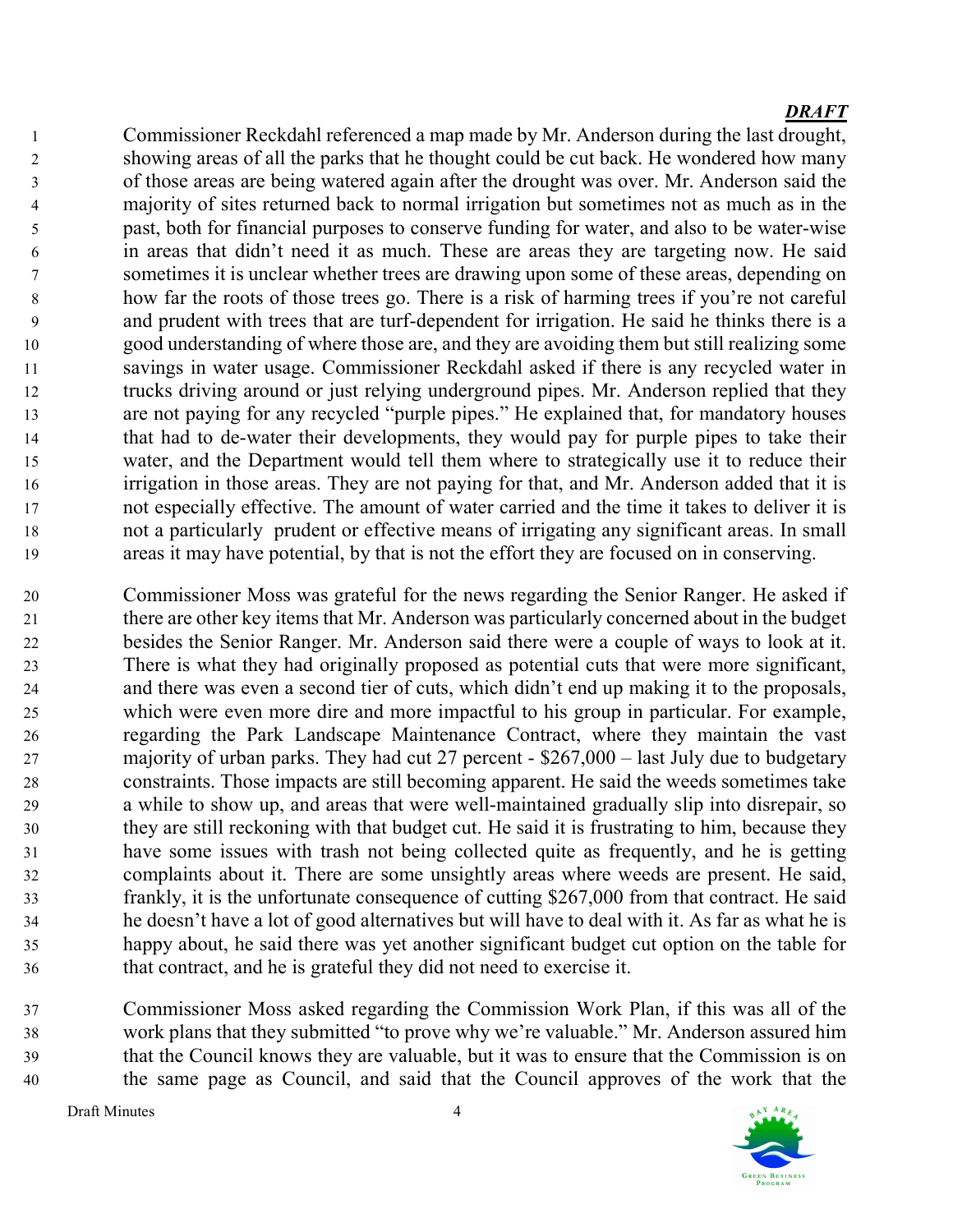Commission would like to focus on in the coming year. By virtue of the Consent calendar approval, he thinks they've got the green light from Council. Chair Cribbs added that they were all happy to hear that their work plan was acceptable and she thinks they are all anxious to get started. She asked Mr. Anderson what the next steps are. Mr. Anderson said his feeling is they can march forward with the plan at this point.

# BUSINESS

# 1. Approval of Draft Minutes from the May 25, 2021 Special Parks and Recreation Commission Meeting

Commissioner Moss said he appreciated the volume of the minutes. Chair Cribbs agreed with him, and said it is good to know where they have been, and she is glad they are doing them in that form. She asked Mr. Anderson if it was going to be okay to continue with this type of minutes. Mr. Anderson said based on feedback he received from the Commission he will pursue this and that it was facilitated by Catherine Bourquin. Commissioner Reckdahl asked how the cost of the service compares to the service for verbatim minutes. Ms. Bourquin does not know yet, but will find out when she receives the invoice. Commissioner Reckdahl thought it would be wise to evaluate the item again. Commissioner Moss was fine with verbatim if it's significantly cheaper, but said he loves 18 the summary minutes.

[Commission LaMere joined the meeting]

# MOTION

Approval of the draft Minutes was moved by Commissioner Reckdahl and seconded by Commissioner Brown. The motion passed 6-0, by roll call vote.

# 2. Ad Hoc Committee and Liaison updates

Chair Cribbs acknowledged Commissioner Olson's upcoming departure from the Commission. She expressed appreciation of Commissioner Olson for her thoughtful approach and the way she looked to everything from a lens of what is fair and right, but also how to make it work. She said Commissioner Olson's leaving is a big loss, but she is excited for her and her family and wished her all the very best on the part of all the Commissioners. Commissioner Moss appreciated having Commissioner Olson on subcommittees. He was especially impressed by one of her comments, basically saying that they should be very careful to let staff do what they need to do and be an advisory role, as opposed to dictating actions of staff. He said staff does an incredible job, and recognizes what it means to support them. Commission LaMere added that he worked with Commissioner Olson on Foothills Park, which was often quite contentious, and always found her to be very judicious in her thoughts and thinking of others. He has enjoyed

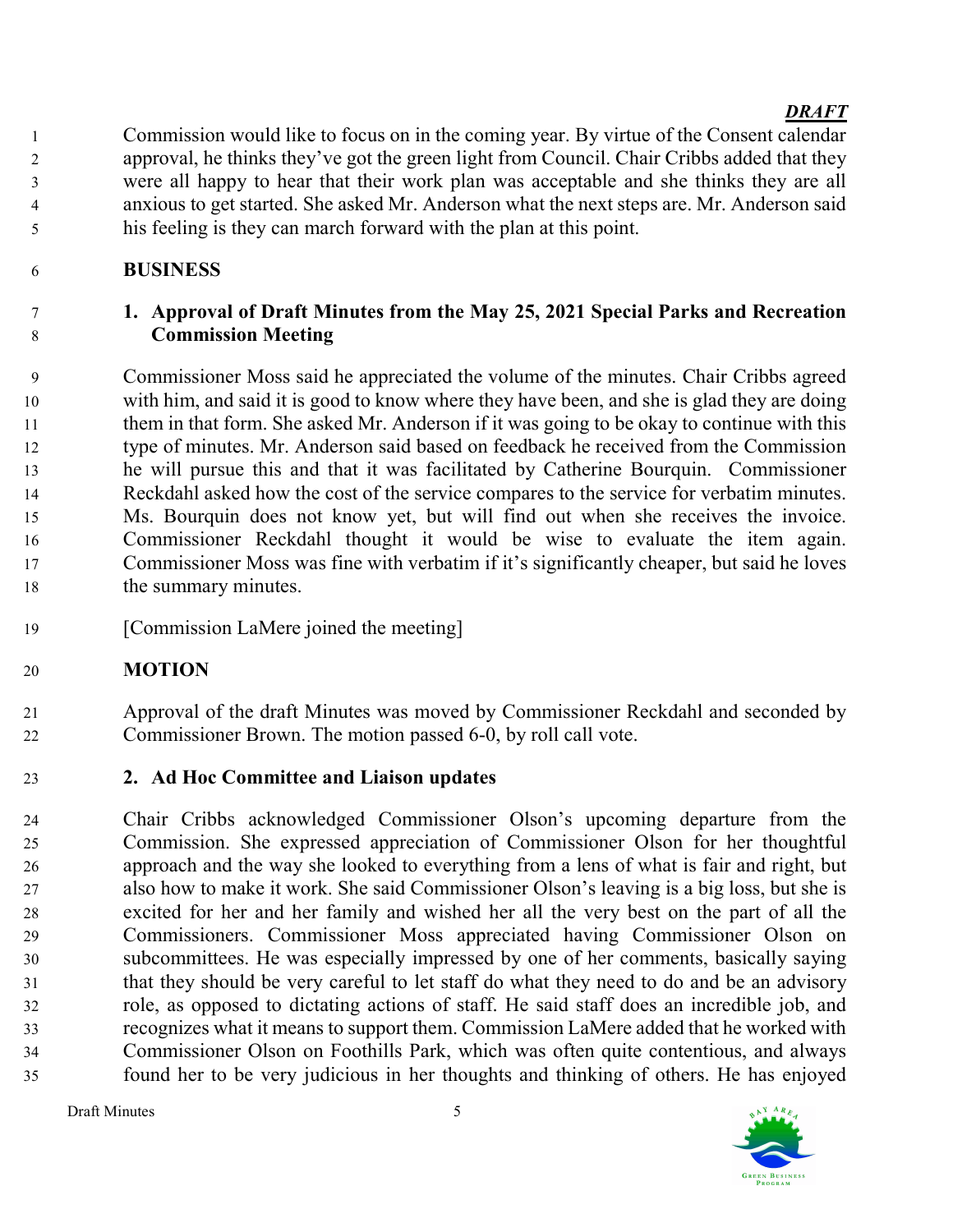getting to know her and offered his best in her future endeavors. Commissioner Brown added that Commissioner Olson was very warm in reaching out to her to join the Commission at such a strange time, and it made her feel comfortable as they swapped stories of being on the staff side of things. She appreciated her focus for the youth of Palo Alto. She offered her best wishes. Commissioner Reckdahl said Commissioner Olson had a passion for Parks and Recreation, yet was still reasonable and thoughtful, which he appreciated. He said they would all miss her. Mr. Anderson said on behalf of staff thanked her for her service and echoed what a pleasure it has been to work with her. They will miss her and wished her the best. Commissioner Olson thanked all for the kind words and said her cup was full after hearing from each of them. She said it's been a pleasure learning and growing through the Commission. They are lucky to have wonderful opportunities for Palo Alto and residents, wonderful programs, and the inspiring dedication of staff, particularly during the pandemic. She thanked the Commission and hoped they would keep her family in mind as they joined the "Great Migration" back to where they came from. Chair Cribbs said they expect to hear from Commissioner Olson occasionally and hoped she would keep in touch.

- Chair Cribbs made note of the task to fill Commissioner Olson's position on her Ad Hoc committees. She asked for a volunteer on the Foothills Park Policy committee. Commissioner Reckdahl thought leaving just the remaining two might be sufficient, unless anyone had a desire to join the committee. He suggested starting with two and if they need more help, a third could be added later. Commissioner Moss asked Mr. Anderson his opinion on this. Chair Cribbs said having only two worried her. There are some check-in points coming up with a number of tasks, and another in January. Commissioner Moss said the point at the end of the summer will be important in learning from the summer's happenings. Commissioner Brown remembered that during the discussion, they wanted to have one Commissioner from the original Ad Hoc to stay on, and this was Commissioner Olson. Commissioner Moss felt that was not as important as there are many fresh issues to consider. Chair Cribbs suggested leaving the Ad Hoc at two for now. Commissioner Reckdahl expressed that he is happy to join the committee and will try to cover as many of their meetings as possible. Chair Cribbs appreciated his offer and said he would be a great addition.
- Chair Cribbs proceeded to the Racquet Court Policy Ad Hoc committee, and wondered if Commissioner Reckdahl thought two people was sufficient on this committee. Commissioner Reckdahl responded there is not a lot going on right now. If someone is interested, a second person would be useful, but he didn't feel it was mandatory. Commissioner Brown volunteered to serve as the second member. Chair Cribbs stated she would very much like to cover the Baylands 10.5 Acres Liaison. As there were no other Commissioners requesting to do this, she was appointed. Regarding the GSI Ad Hoc, she asked Mr. Anderson to remind the Commission about this Liaison position. Mr. Anderson explained it pertained to the Green Stormwater Infrastructure, usually meeting with the

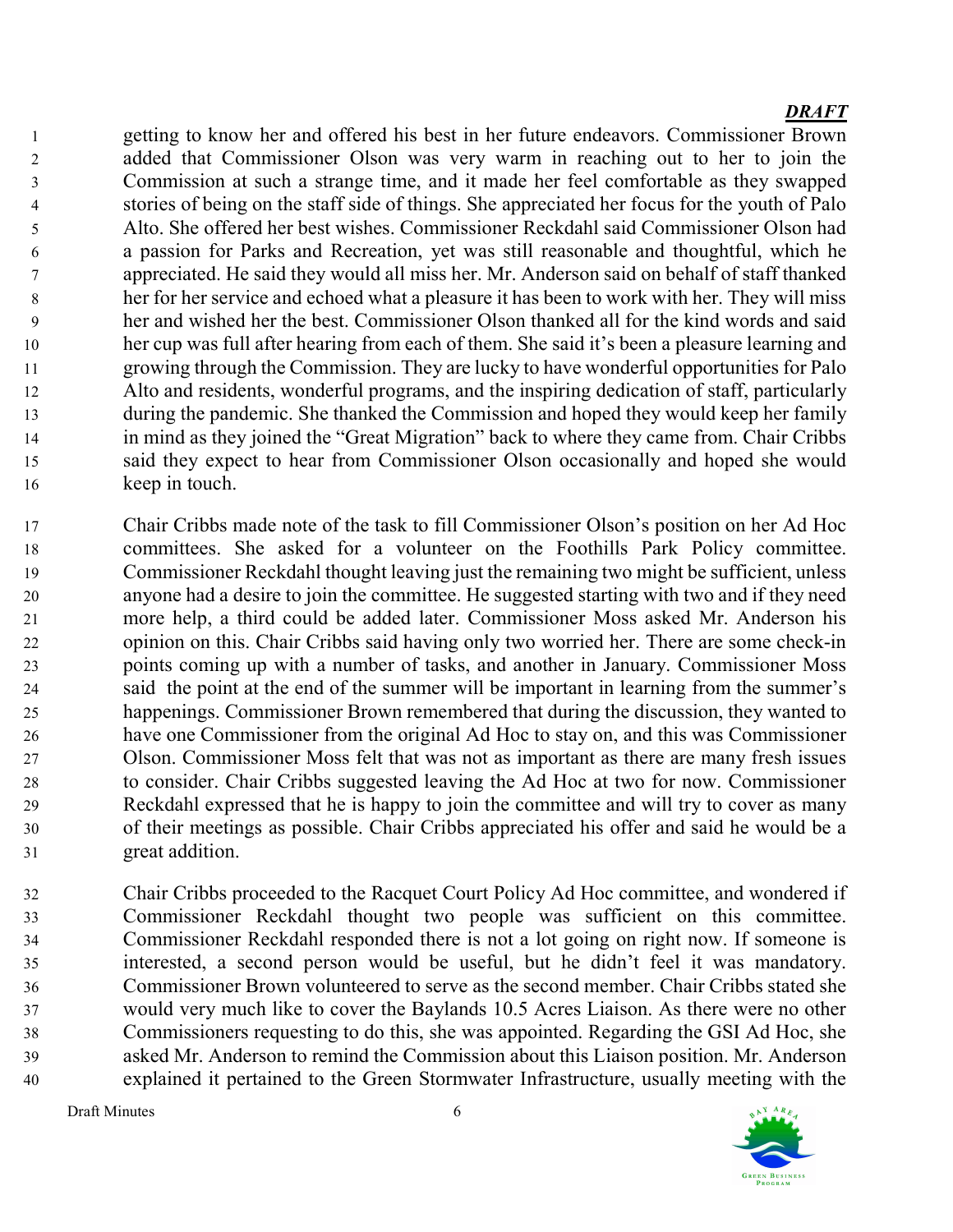Public Works team, looking at opportunities for groundwater green infrastructure, such as cisterns, conservation efforts, keeping water clean, et cetera. He said it could involve looking at different projects to decide whether they could be incorporated, to stay up on the latest. He didn't think it was an overly-involved appointment. Commissioner Moss said he was the liaison for a time. They met once a month, or even every two months. The main benefit of GSI for Parks and Recreation Commission is that they have source of guaranteed funding, so if there are projects having to do with the drought or irrigation, it might be valuable this year. Otherwise, it is a fairly low labor commitment. Chair Cribbs asked Commissioner Moss if he would be willing to serve again. Commissioner Moss said he was willing, on a temporary basis.

Chair Cribbs invited reports, comments or questions in regard to Ad Hoc committee activities.

Commissioner Moss summarized the Foothills Park activities and said they consisted mainly of watching and monitoring. There will be another meeting in July or August. He attended a Jasper Ridge event which explored additional partners that could be used, including the Santa Cruz Mountain Stewardship Network, and the Santa Clara Valley Open Space Authority. These groups have experience in some of the issues Foothills has faced, and they could, in turn, use Foothills' experience in the future.

- Commissioner Reckdahl said he and Commission LaMere reviewed the Valley Water Plan, which they will discuss later in the meeting.
- Chair Cribbs said the Fund Development Committee did not meet. She attended a meeting of the Recreation Foundation, at which they discussed the music festival that is being held at California Avenue and University Avenue every weekend through June, which the Foundation is helping to fund.
- Chair Cribbs said next month's agenda will include an appearance by both the Recreation Foundation and Friends of the Parks to talk more about the work they did last year for fund development, now that they have an idea of where the budget is going.
- Commissioner Moss said, similarly, with the CIP Review Ad Hoc, they have basically been waiting for the budget to be approved. There is not much they can do this year to affect the CIP schedule. They intend to meet again later this year to talk about what they can do next year.
- The Racquet Court Policy did not meet, but Commissioner Reckdahl said they will talk to Adam and see if anything is going on there. Chair Cribbs thought there was something about lines on the pickleball courts and asked if that was resolved. Commissioner Reckdahl said Adam was going to look into that. The issue was that they prefer darker lines that are more visible. However, this would interfere with tennis. Commissioner Moss said there

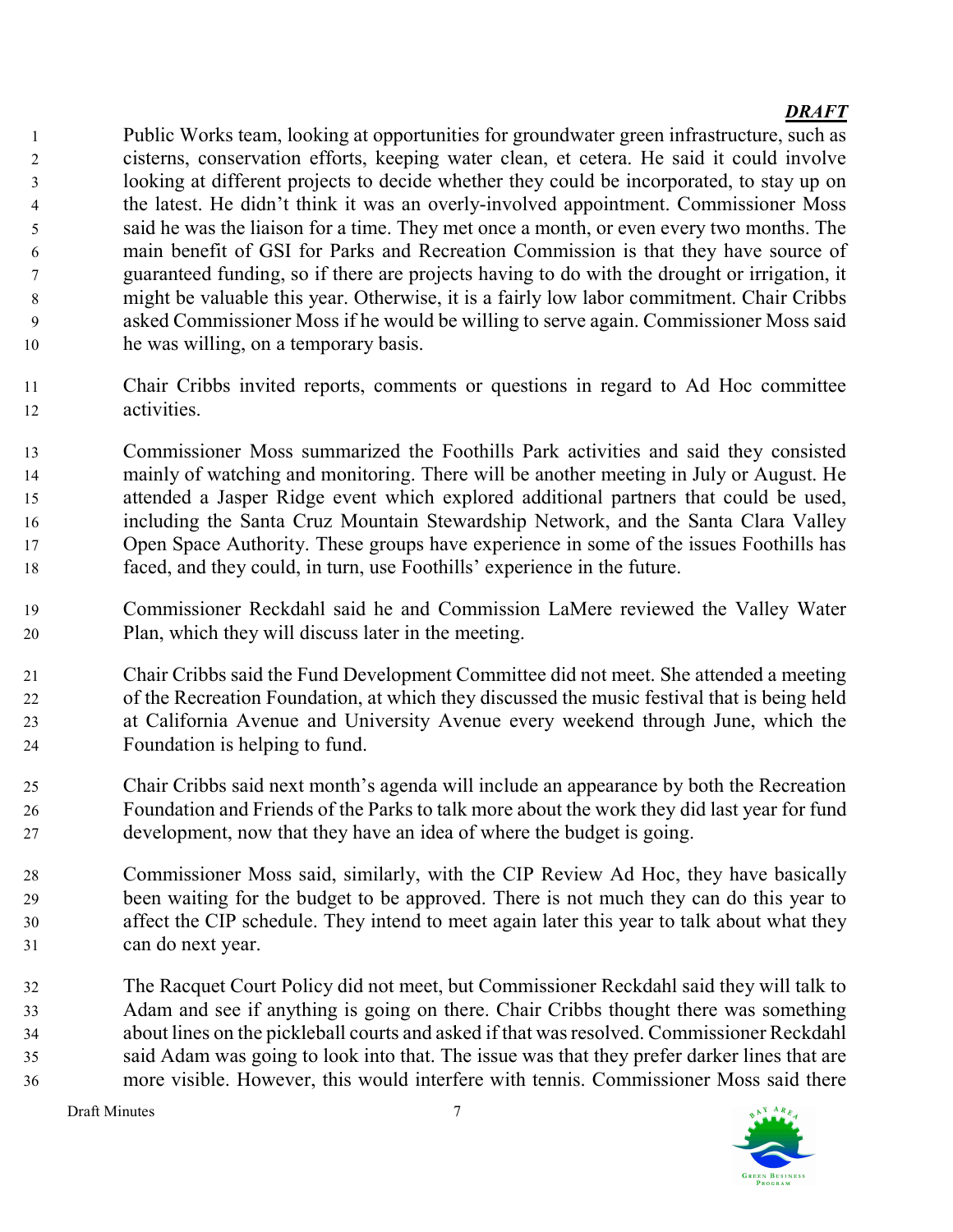- was question about the Cubberley tennis court being resurfaced. He thought next time they could research the status on that. Commissioner Reckdahl commented that there is little desire at present to put a lot of money into Cubberley.
- Dog Parks and Restrooms Ad Hoc is being scheduled by Chair Cribbs and Commissioner Brown with some of the staff and some of the neighbors. Mr. Anderson added that the next park restroom will be at Heritage, and his understanding is it is a shovel-ready project. He was unsure of the timeframe, but thinks it will be soon. The other one, perhaps concurrent, would be the Ramos Park restroom project.
- Chair Cribbs said regarding the New Recreation Opportunities Ad Hoc, there have been some very good meetings around the skateboard park, discussions of locations and components that are needed. She said the stakeholder group is excellent. They are expanding the group. The Ad Hoc asked that they include a female or two in the planning, which they are happy to do. She thought they would be able to come in July to speak to the Commission. Mr. Anderson thought this was possibly the case, and said he would like to meet one more time with them to work out a few details before then. If not July, certainly August.
- Regarding the Sidewalk Vendor Policy Ad Hoc, Chair Cribbs thought the group had done a lot of work on this. Mr. Anderson said the Ad Hoc has had some good thinking on this and has had consultations with Attorney's Office to clarify questions. It is a challenging issue, especially the legal parameters they are dealing with, so there is a lot of back and forth with the Attorney's Office that may take a little more time. He advocated not rushing, to ensure a solid policy. Chair Cribbs said there were many questions that came up and there is a lot to think about.
- Chair Cribbs gave a Liaison report on Aquatics, stating everything is good according to Tim Sheeper. He is targeting July  $5<sup>th</sup>$  to return to traditional operations, with no more reservations for lanes. They have tripled their workforce. It appears Mr. Sheeper is having no problems getting people to work. They will be scheduling more open time/family swim 28 time shortly. The new schedule will be implemented on July  $5<sup>th</sup>$ . Mr. Anderson said he would do some more research and add it to the Department Report for the next meeting. Chair Cribbs thought it would be good to hear how the swimming lessons are going and if anyone has asked for lessons with any kind of scholarships attached, given the times and fiscal issues for families at present.
- Commissioner Olson said nothing new has come up for the Baylands 10.5 Ad Hoc.

Commissioner Brown said there was nothing to report regarding the Community Gardens. Mr. Anderson commented in regard to the Community Gardens. The Ad Hoc has not needed to meet recently because things are going well, which he attributes to Catherine Bourquin's great management of the program. He wanted to mention something she



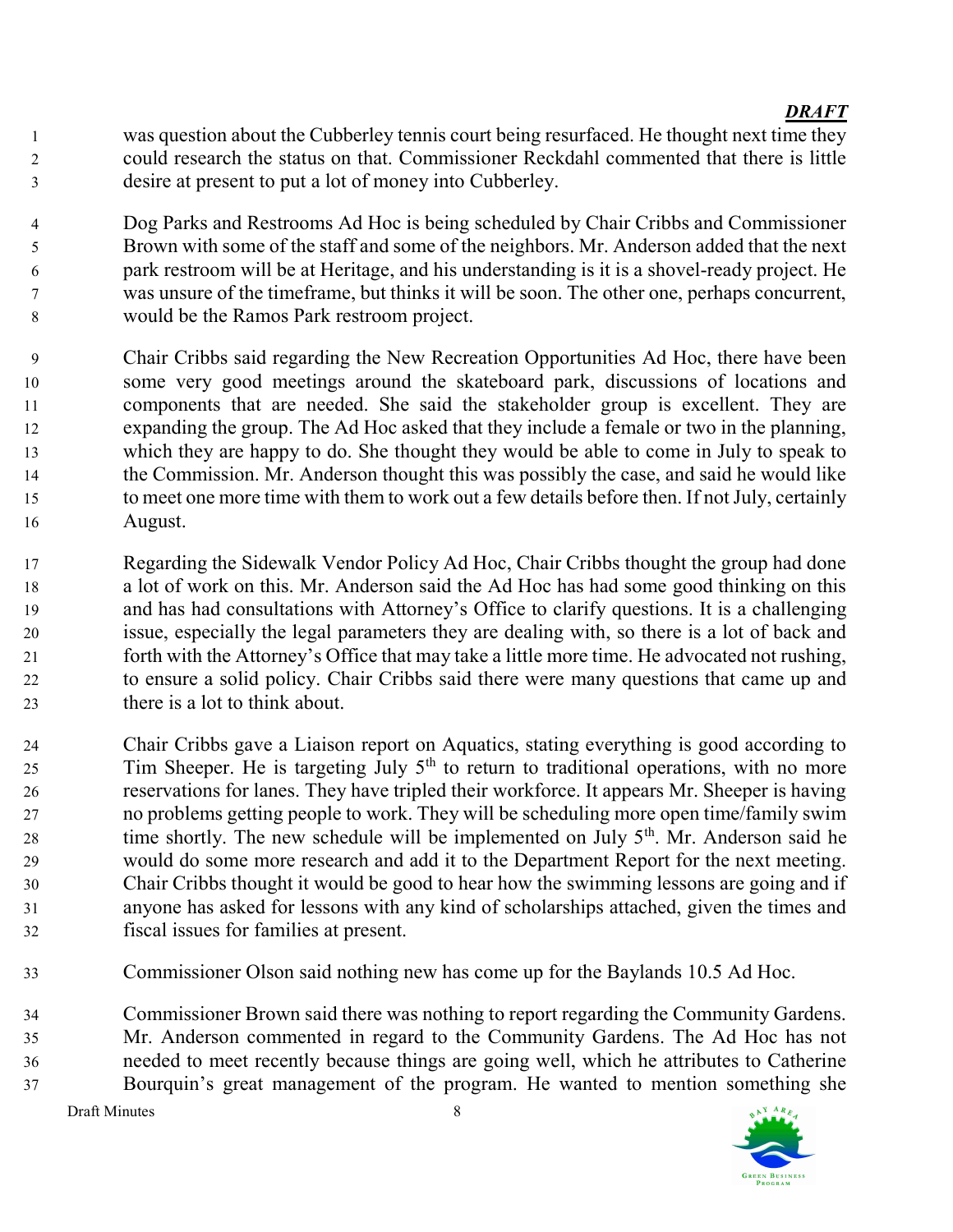recently accomplished that at the newest Community Garden, arising from the relationship with the Palo Alto church on Arastradero, there was a successful pollinator plant planting. They brought in Juanita Salisbury, and she graciously did a design plan. Staff purchased the plants and have added them. This is a part of the Parks Master Plan, to have corridors of pollinator plants where these species have multiple ways to get to resources they need, which is a good step and enhancement to one of the City's gardens. Chair Cribbs thanked Ms. Salisbury for all her work, and said they are lucky to have her.

- Commissioner Moss said in regard to Cubberley, they are still waiting for the City and the School District to meet. According to Councilmember Kou, they are still talking about the rules on how they will conduct this. The item is moving, but slowly.
- Chair Cribbs said the Field Users Ad Hoc report will be deferred until next meeting when Vice Chair Greenfield is present.
- Commission LaMere said he had nothing to report currently on the Golf Ad Ad Hoc, but he will follow up with Lam to get an update on the Golf Course as well as First Tee.
- There was nothing to report from the GSI Ad Hoc. Commissioner Reckdahl had nothing to report on the PAUSD/City Committee.
- Commissioner Reckdahl reported that Ventura Plan did go to the Council. He said one of his complaints about the plan is that they didn't have enough park space. He said Council deliberated about this and were sympathetic, but did not make any conclusions. They have pushed the discussion to August when they come back after the summer break. Chair Cribbs asked if there is anything the Commission should do about this. Commissioner Reckdahl said there is interest in the Commission to have a statement encouraging sufficient parkland. He said he is concerned because there is a housing shortage and they are adding a lot of density, especially apartments, where people don't have backyards. So, many things that people need parks to do the things that others could do in their backyards. He said he thinks of this as an equity issue. The people in other parts of the city get good parkland, but the new residents in this high density, lower income area should get the same parkland. He thought it would be useful to have a letter from the Commission to support this. Chair Cribbs said she agreed, and shared that she lived in the Ventura area for a long time and there weren't a lot of parks, and that situation hasn't changed. She said she would like to pull out the statistics about parkland and the number of residents and see if they can make a case for more parkland. She said she would be happy to work with Commissioner Reckdahl on this. Commissioner Moss was also in favor of a letter. Chair Cribbs and Commissioner Reckdahl will work on this and talk about it again at the next meeting.
- 3. Selection of Liaison for the Midpeninsula Regional Open Space District Hawthorns Area Planning Process

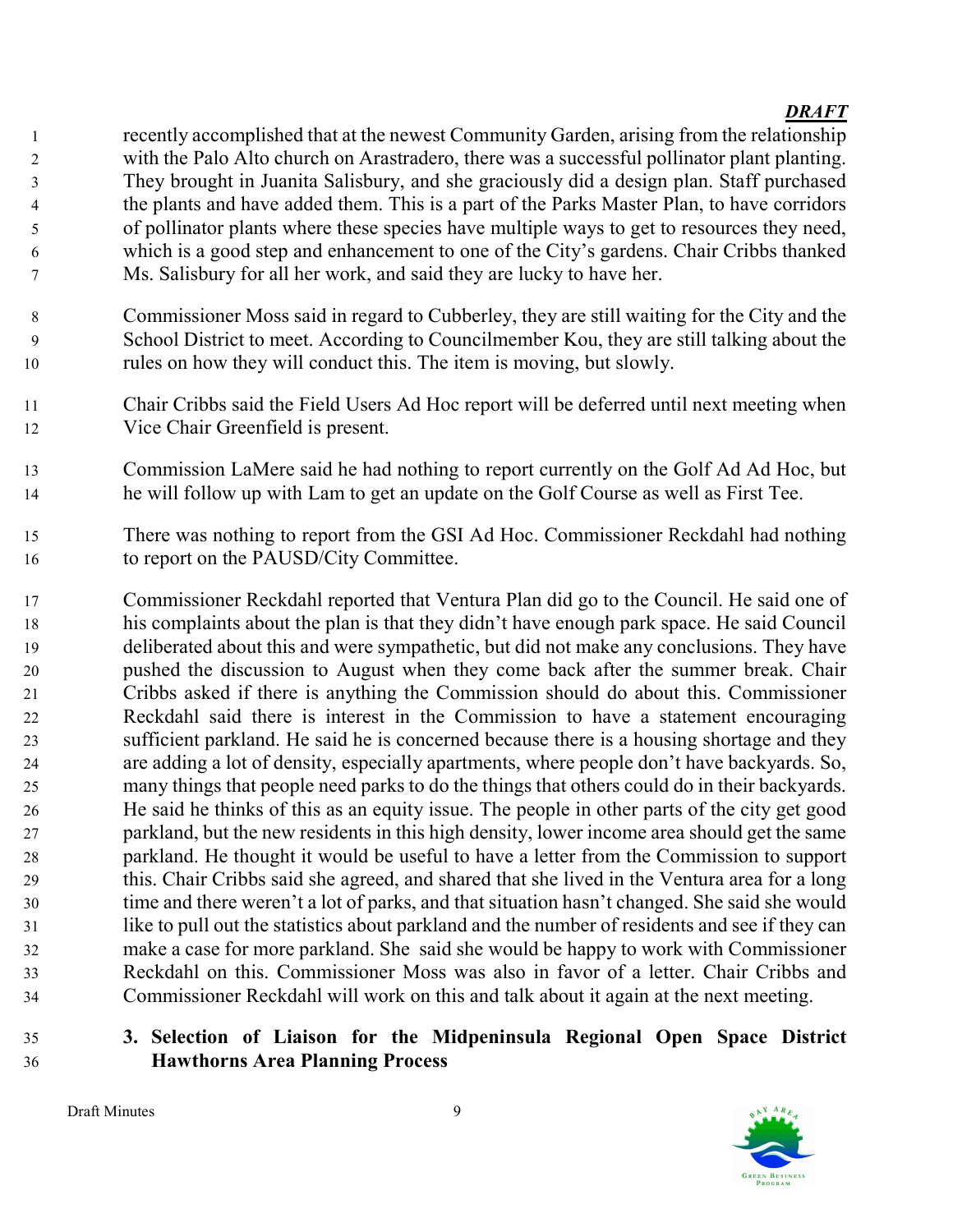Mr. Anderson presented this item. He said this is not a City project, merely one happening close to City property. Midpeninsula Regional Open Space District is undergoing a planning effort for their Hawthorns Area of Windy Hill Open Space Preserve. This is a 79-acre area located at the intersection of Alpine Road and Portola Road, about a quarter-mile from Foothills Nature Preserve, and about a half-mile from Pearson Arastradero Preserve. Mr. Anderson shared a map showing the location of the area. He said it is in very close proximity to the Palo Alto nature preserves, which is why he thought it would be good to have the Commissioners aware of it, and have a liaison follow the project and participate in the public meetings where feasible. The area is subject to a conservation easement which allows low-intensity recreational uses and related developments that align with improvements typically offered on District preserves, such as unimproved trails, split rail fences, parking areas and directional signage. In 2014, the District Board approved 54 action items in their Open Space Vision Plan that prioritized conservation and management efforts throughout their jurisdiction. For the Hawthorns area, the direction included opening the area, which is currently not open to public access, and developing trails connecting to Portola Valley and Palo Alto trails; exploring partnerships to protect, restore and interpret historic buildings; and improving habitat conditions in Los Trancos Creek. The Plan would prescribe future uses and management activities at the Hawthorns area. The District is proposing to hold a series of meetings with multiple opportunities for public comment during the first phase of the planning process. Because the area plan may include opportunities to form regional trail connections with other nearby public open spaces, including Pearson Arastradero Preserve and Foothills Nature Preserve, Mr. Anderson feels it would be helpful to have a Commission Liaison.

- Chair Cribbs invited questions from the Commissioners.
- Commissioner Moss said he has been very interested in this subject regarding connections to other open spaces ever since he walked from Palo Alto to the sea on public land. He went through Foothills to Los Trancos Open Space Preserve, and then on to Montebello Ridge. He has always been interested in being able to get from either Arastradero or Foothills to Windy Hill. He explained that one must go through Portola Valley at Portola Valley Ranch, and that is as close as one can get. He says they desperately need easements, or some way to get from the edge of Foothills over to the general area. He said this will be a help in doing that, but not good enough, because a quarter-mile away is a long way to try to get a public easement. He thought the best idea would be to get Portola Valley Ranch, because they have trails, but it is very hard to get from Foothills to there, and from there to Hawthorns. He said he would love to see something like this come to fruition, but it will have to be with some additional public easements.
- Mr. Anderson noted that Vice Chair Greenfield had mentioned interest in being a liaison for this project. Since Vice Chair Greenfield was absent, she suggested advising him that the Commission would be thrilled to have him take this on, and if he should decline, they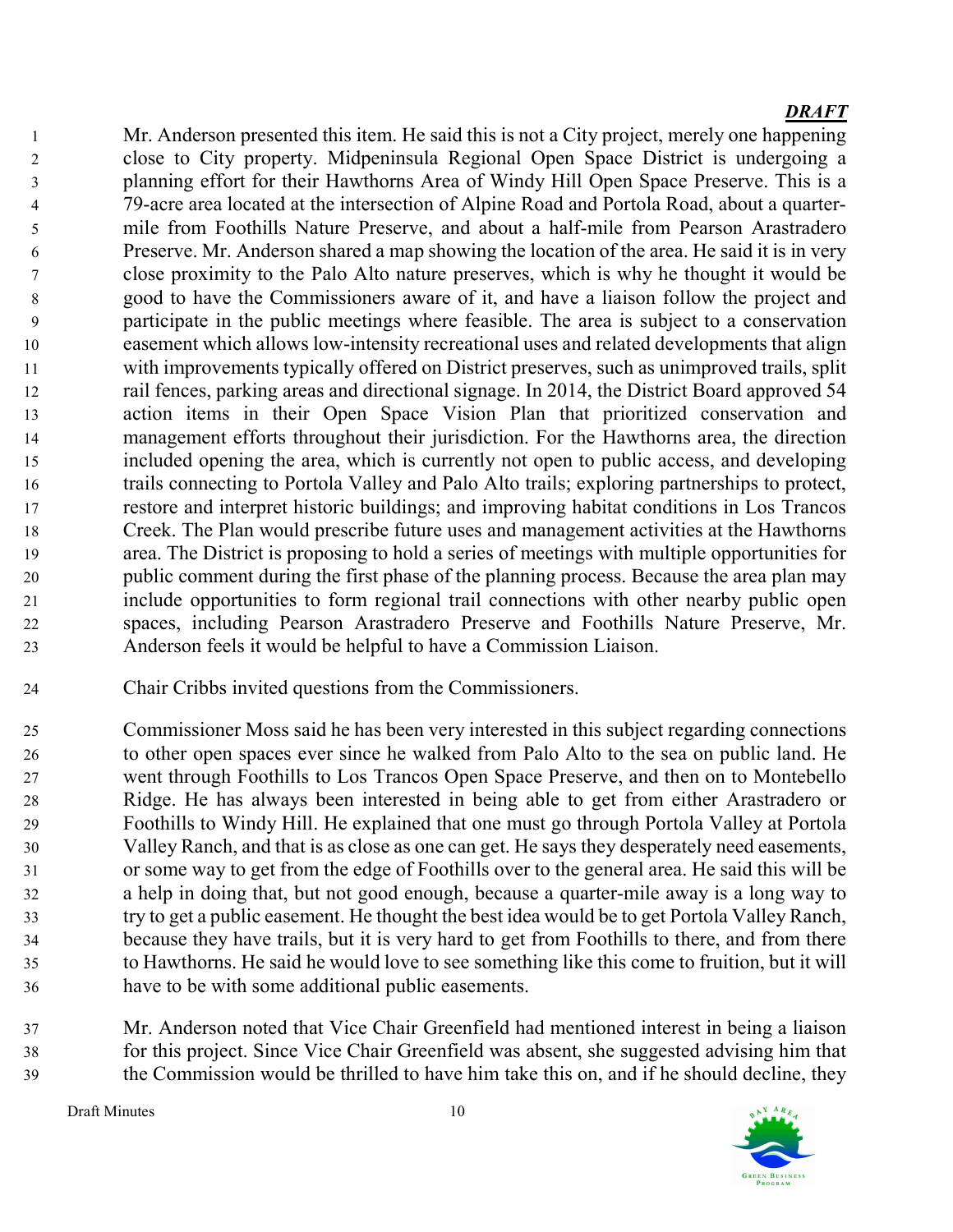will take up the matter again. She said it is a great opportunity for the Commission to work through a liaison with other entities who have the same desire for open space and trails, and for cities to work together. She thinks it is a good, and fun, opportunity. Mr. Anderson added it is an opportunity to learn from the best, as Midpeninsula Regional Open Space District is sublime in their land management, their staff are outstanding, and he thinks participation from either Vice Chair Greenfield or himself or other staff in whatever they are allowed to participate in within their public outreach could only help Palo Alto to learn from their experience. Chair Cribbs said this is a good point. She has watched Midpen Open Space for many years since they were a client many years ago. She has watched them grow and watched their acquisitions and how carefully they steward the land.

# MOTION

Approval to appoint Vice Chair Greenfield as Liaison for the Midpeninsula Regional Open Space District Hawthorns Area Planning Process was moved by Commissioner Moss and seconded by Commissioner Olson. The motion passed 6-0, by roll call vote.

## 4. Park Improvement Ordinance for the Baylands Tide Gate Structure Replacement Project

Mr. Anderson introduced the Valley Water staff, advising this is an action item in which staff recommends that the Commission recommend that Council adopt and approve a Park Improvement Ordinance authorizing Santa Clara Valley Water District's Palo Alto Flood Basin Tide Gate Replacement Project. Valley Water staff making the presentation included Robert Yamane, Associate Civil Engineer; Roger Narsim, Capital Engineering Manager; Alexander Hunt, Senior Water Resource Specialist; and Rechelle Blank, Deputy Operating Officer.

Mr. Yamane began the presentation on the Palo Alto Flood Basin Ted Gate Structure Replacement Project – Park Improvement Ordinance. The existing tide gate structure was constructed in 1957, and the tide gate structure combined with the Palo Alto Flood Basin Levies create an approximately 600-acre flood basin that provide a 100-year flood capacity for Adobe, Barron and Matadero Creeks and also protect against coastal flooding. One of the gates has been modified into a motorized sluice gate which the City uses to help enhance the water quality within the basin.

Mr. Yamane explained that the project objectives include replacing the existing tide gate structure which is over 60 years old and has aged beyond its service life; providing a better level of flood protection service for Matadero, Barron and Adobe Creeks as well as to protect parcels on Highway 101 from coastal flooding if the existing structure were to fail and also to address impacts to flood protection due to future sea level rise; as well as to limit impact to existing habitat within the Palo Alto Flood Basin.

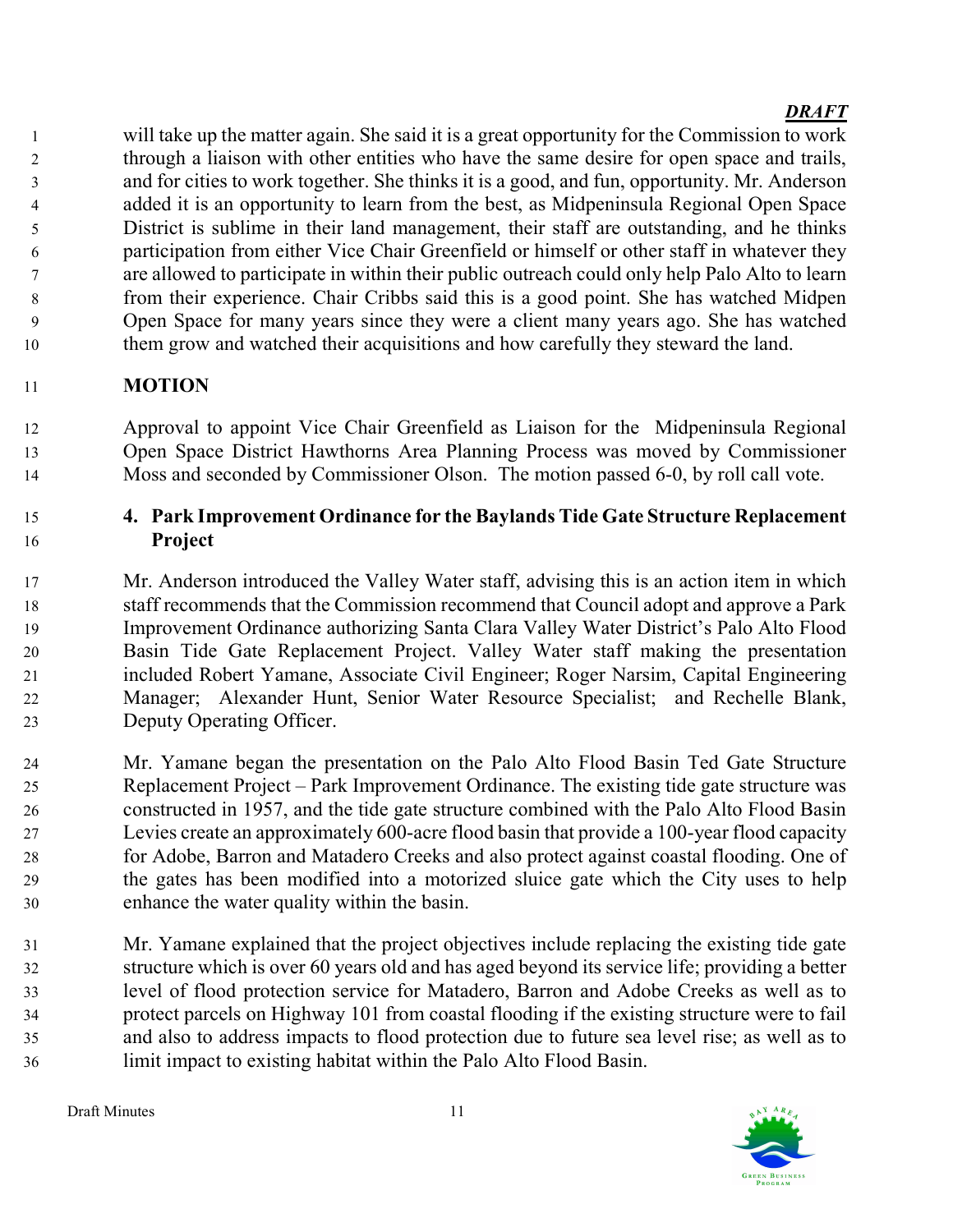Mr. Yamane shared photos of the Flood Basin as well as photos of the condition of the existing structure, including spalled concrete, exposed rebar and weathering of the over 60-year-old concrete structure in a marine environment, and not having the epoxy coated rebar. The structure has reached the end of its service life. He said from a high level perspective they are proposing a schedule of this year doing a surface improvement to the levy surface, followed by four years of five-month construction windows by an external contractor to do the actual tide gate structure replacement work and de-watering. Temporary trail closures are estimated to be a total of 36 months. They are currently in the process of obtaining environmental permits to do the work and are hoping to get those this summer or fall, as well as complete the design 100 percent by the end of the year. The dates are tentative, pending project development and acquisition of the environmental permits.

- Mr. Yamane indicated that the trail work will go from the tide gate structure down to the 14 San Antonio roadside. They propose to do the work this year, using Valley Water O&M staff. The current levy trail is a soil/earth levy material and is more of a summer, dry weather access. They propose to put down a geotextile fabric with a Class 2 aggregate base, ¾-inch maximum, compacted well, to make it an all-season pervious surface that can function as a trail and also provide protection against the construction traffic. He showed a table indicating anticipated timing of when the trail segments that would be open and closed, depending on the time of the construction. The table ties in with the color-coordinated trail segments on the map, both of which are attachments to the agenda. He pointed out two locations where they would need to keep the trail open for part of the detour route. These would have shared traffic with the construction traffic.
- Mr. Yamane said they plan to install 4'x4'construction project signs as soon as they get approval finalized. These would be one on each side of the tide gate structure. They want to also install 11x17 laminated signs which would be replaced more frequently, as often as needed, to post the trail closure dates accurately. He said they were hoping for feedback from the Commission or the City regarding the temporary staging area, a donut area to the east of the existing tide gate structure. Currently it is mostly barren, but there are some patches of vegetation. He said weren't sure if the City would like to see this more as a trail use or would like to see it attempted to be seeded.
- Mr. Yamane suggested that construction benefits will include continued flood protection and continued use of the Adobe Creek Loop Trail. The new structure will be somewhat wider and have more aesthetically pleasing railing instead of the chain link fence. Educational signage, coordinated with the City, will be placed near the new structure to inform visitors of the history of the structure. The new motor-drive sluice gate that will be on the new structure will have advanced technology that can be operated remotely and set up on a schedule, to provide better control of the water elevation within the basin. This will help with mosquito breeding as well as maintaining consistent water quality in the

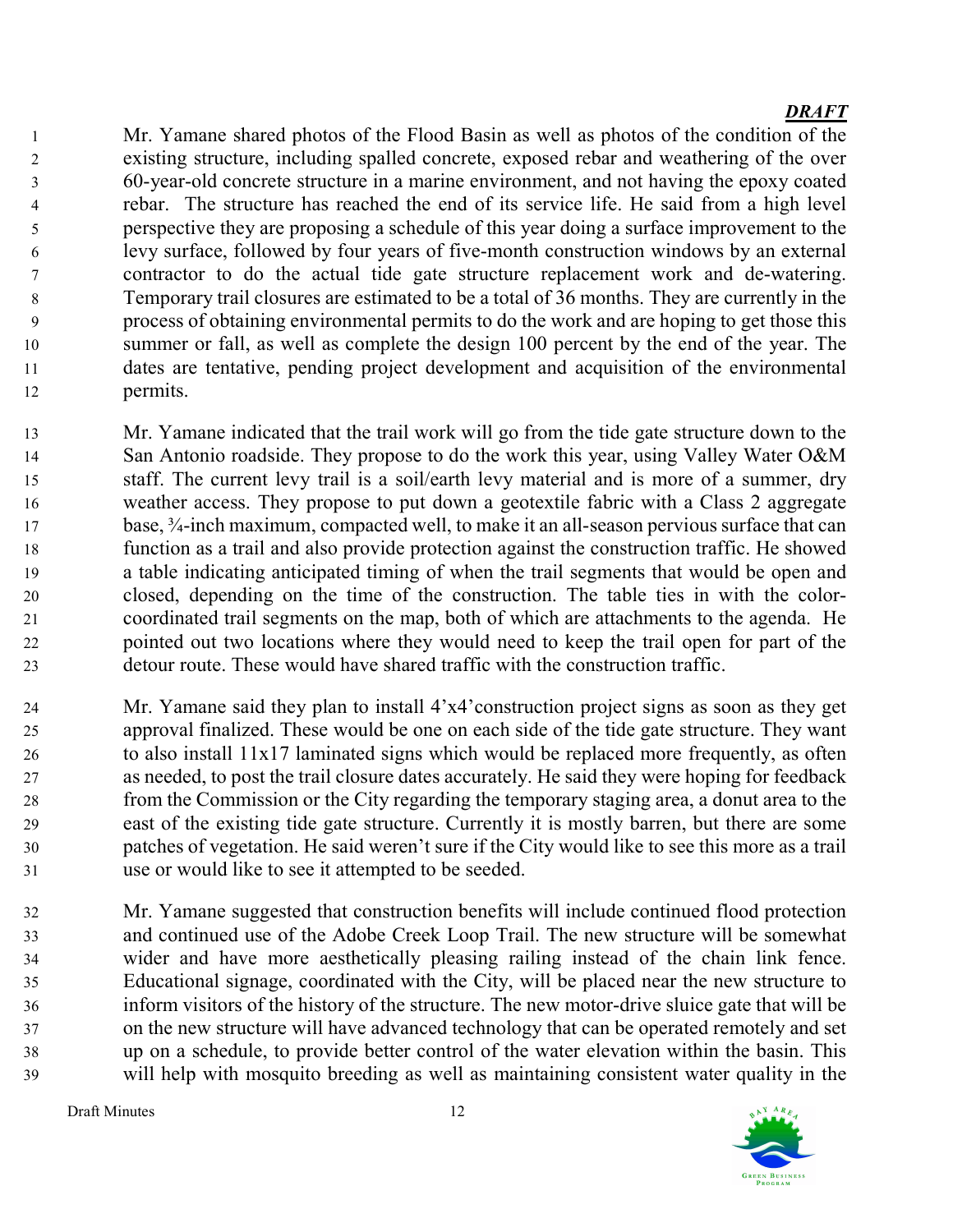basin.

Mr. Yamane outlined the anticipated construction traffic route, which for Year 1 may enter from the Embarcadero Road and exit from San Antonio Road. Regarding public outreach, they would like to have a pre-construction public meeting prior to commencement of the work. They will keep their project website updated at all times regarding trail closures, maps, et cetera. They will do a Nextdoor outreach, as well as physical postcard mailers.

Mr. Hunt spoke next, acknowledging that Valley Water appreciates the very special setting that this project occurs in. There are many sensitive and protected fish and wildlife species in the area. In addition to the biological value of the area, the project area supports the Adobe Creek Loop Trail which is part of the Greater San Francisco Bay Trail. During their site visits they observed how heavily utilized the trail system is. Staff at Valley Water who live in the area have also emphasized its importance to the project team.

- He said with those impacts in mind they thought long and hard about ways to avoid or minimize impacts on the environment. He said, first and foremost, they knew that they were going to be limited to a work period between September  $1<sup>st</sup>$  and January  $31<sup>st</sup>$  in order to prevent any impacts to the nesting of California Ridgway's Rail which is an endangered species in the area. With that limited work window in mind, they evaluated various options. Hydraulic modeling demonstrated that some options have the potential to cause erosion along the edge of Hook's Island, which supports a large, very nice patch of salt marsh habitat. They rejected any of the options that could result in this erosion and aligned the proposed tide gate in a manner that ensured that the island was protected. They also sought options and configured the approach with the goal of minimizing the total length and duration of the trail closure. Given that there will be some temporary impact to trail users, they found that it was important they incorporate some new educational signage on or near the tide gate to highlight environmental and/or historic resources to the public. They look forward to working with City staff on the details of what is most suitable at the site.
- In addition to the design considerations, Mr. Hunt said they would also be implementing a number of best management practices to avoid and minimize impacts. In light of the design efforts, the project still results in some environmental impacts, primarily related to various biological resources, but they have developed a suite of mitigation measures as part of their CEQA process to reduce these impacts. The measures include having biologists onsite to perform surveys or monitor construction as necessary; adding temporary fencing to keep critters out and making sure that they are staying in the area that they are supposed to be in; providing training for their construction crews; capturing and relocating fish prior to de-watering the project site; and providing compensation for wetland impacts by purchasing credits from a local mitigation bank in Foster City.
- Mr. Hunt reported, regarding environmental review, that they finalized their CEQA  $A^T$   $A R_{E_d}$ Draft Minutes 13

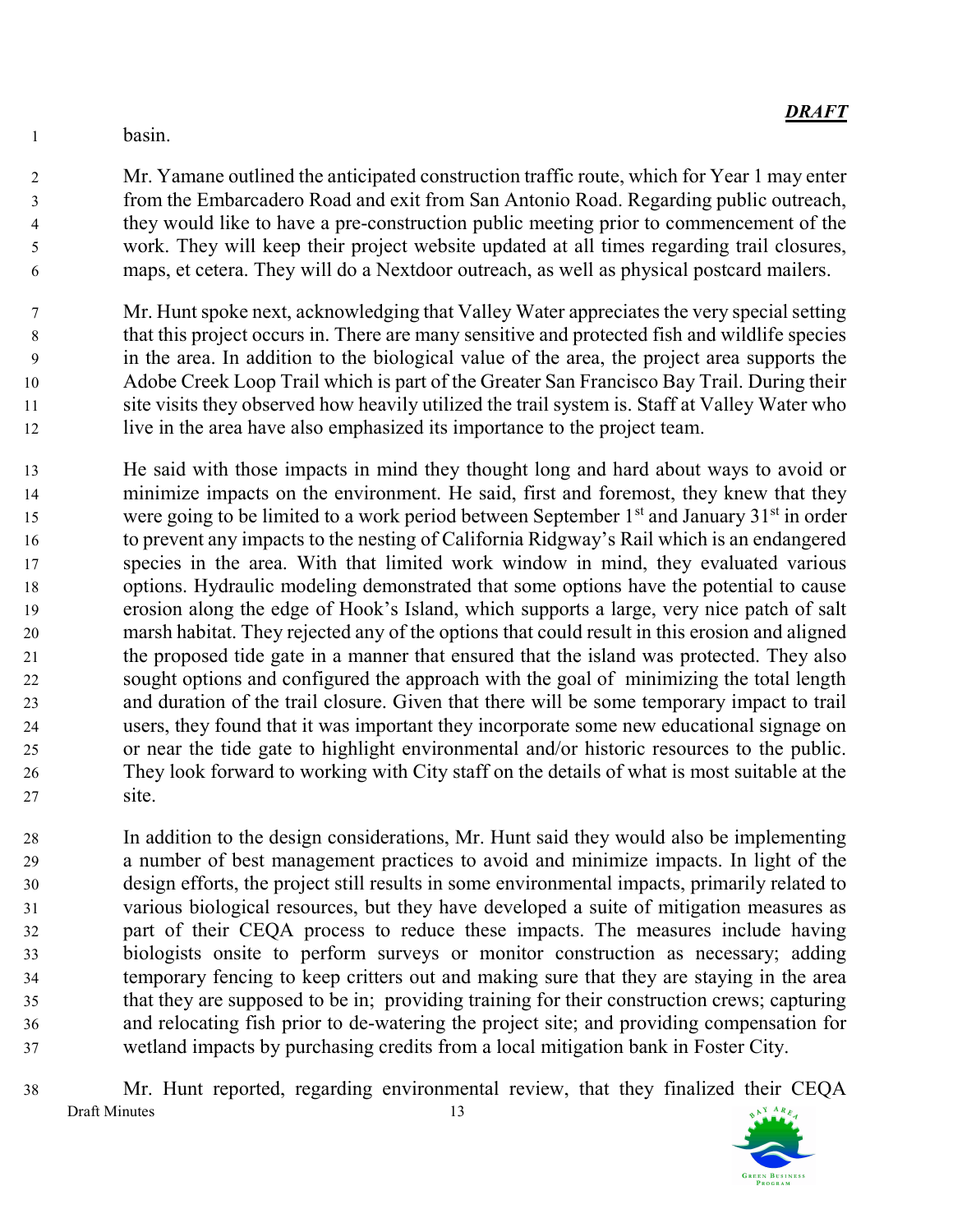- Mitigated Negative Declaration in April. They received comments on the draft MND from the City as well as from BCDC the Bay Trail and other agencies. They considered the comments and incorporated them into the document for finalizing as appropriate. They have obtained environmental permits from numerous agencies, as Mr. Hunt presented. They have been, and plan to continue, engaging with these agencies to get the project permitted in time to meet their construction schedule.
- Regarding trail impacts, Mr. Hunt emphasized that they do understand how important the trail is to the community and have developed their detour plan based on recommendations received from BCDC and Bay Trail staff who had experience working in the area. He said there will be clear signage regarding the detour and they will widely advertise the detour well in advance so there are no surprises for the community, to make sure everybody is on the same page about what is going to be happening. Mr. Yamane invited questions from the Commission.
- Commissioner Moss remarked that it is interesting that one person's blight area is another person's beautiful place, sharing that the only way he gets his three kids to go on the long bike ride from South Palo Alto was the "bike bowl," which will be taken over as the staging area. They love to ride in this area, even though it may not look like much or seem like it's of much interest to anyone. Therefore, he requested that, when construction is finished, they put the "bike bowl" back the way it was. Mr. Yamane informed that they are not actually going into the bowl at all, and only the flat surface on top could be used for a staging area.
- Commissioner Moss asked if, when they put the all-weather surface on the road, it would remain afterwards or would need to be taken away at the completion. Mr. Yamane thought the intent was to leave it there. They received a comment from Commissioner Reckdahl asking about the same topic. He said they were not planning to do a DG on top of that because of the additional cost, but could possibly talk with City staff about it. Commissioner Reckdahl asked for a description of the fabric that they will put on the trail. Mr. Yamane explained it is a plastic fabric that will be covered with a Class 2 aggregate base, of which there are different sizes, so they are using the smallest size gravel. It will be well-compacted. Commissioner Moss asked how long it would last, or if the plastic would degrade into the environment in time. Mr. Yamane said it is not biodegradable, and it is something they are still talking about. They haven't had a comment specifically about the material yet, and there was no opposition at this point. He said there are fabrics that are biodegradable, but with these, when the vehicles drive over it, the gravel tries to spread out and it pulls the fabric in tension, so the biodegradable fabrics don't have the tensile capacity to provide the support for the vehicles. His understanding is that there isn't really a viable alternative for that function.
- Mr. Narsim added that the proposed fabric is called a geomembrane and has a lot of holes

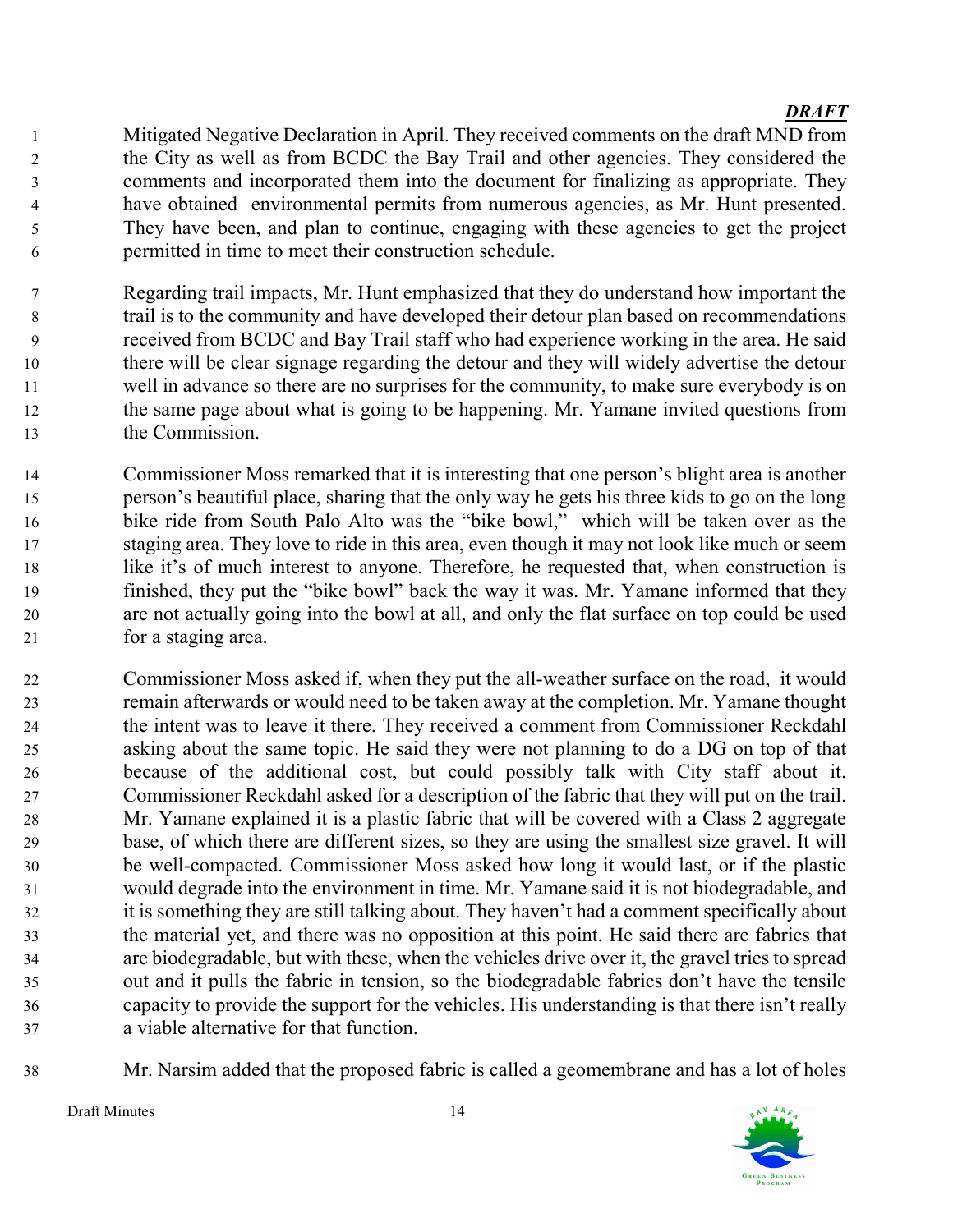in it, so it adjusts itself. It is covered with the aggregate base, so the fabric isn't exposed. They have used this specific fabric in creeks, and it can take a lot of construction load and has a history of good performance. It is not biodegradable. He said with the construction load of this much, with the existing soft side at the site, he thinks they need something like this that can hold the weight. It will not be noticed, but will be covered up. Mr. Yamane also pointed out the alternatives in terms of not using it at all, saying they would likely end up with damage to the trail during construction, which could cause delays for the contractor, which could then result in more closure and construction delays.

- Commissioner Moss said if they are using it in other creeks, it would be nice to know what kind of life span it has, and whether it will need to be removed it in 10 or 15 years before it gets to that point. He wondered about their experience with using it in creek beds. Mr. Narsim gave an example, of Calabazas Creek, San Tomas Aquino Creek and Pond A8, where they do a lot of sediment removal in the area. He said with the high groundwater pumping, the fabric was holding up well. He said without the fabric they have to put so much gravel in, and the gravel sinks into the dirt because of the water. This fabric stretches out and acts like a bridging for the saturated dirt. They have found it to be very useful. He estimated that they have about 10 years of experience using this fabric.
- Commissioner Reckdahl asked how many inches of gravel the fabric will have on top of it and how hard it is when compacted. Mr. Yamane answered eight inches, and Mr. Narsim said they are requesting 90 percent compaction. For example, in street gravel they request 98 percent compaction before putting down the asphalt. This will be a little less compacted with the aggregate base. Commissioner Moss asked if they will be able to ride bikes on it. 23 Mr. Narsim replied that yes, the gradation maximum is <sup>3</sup>/4 inch. Most of the aggregate will be one-quarter to half-inch, compacted well and all mixed together, so it will be good for riding bikes. They are using the same kind of base material for their levy surface roads for the District in a lot of places. Commissioner Reckdahl asked if it would be suitable for a road bike as opposed to a thick-tired bike. Mr. Narsim said a road bike is meant for asphalt with tin tires. He did not know, but said they could get back to them on that. Commissioner Reckdahl said he rides the trail going down to Sunnydale, and there are a lot of road bikes on the trail. He said people will be unhappy if it will be something that's gravelly and mushy such that road bikes can no longer use that stretch. He advocated making the surface useable for road bikes, because it is heavily used for those.
- Mr. Yamane said he believes the Class 2AB aggregate was installed on the west side from the Tide Gate structure to the Bixby parking lot. He said Ray Bramer did the install, but Ray believed the City had later added a type of shell material to the surface as an enhancement. Mr. Anderson answered that staff shares the same sentiment – that it's critical that the surfacing of the improvements on the levy be comparable to all the adjacent levies. He said Mr. Yamane and he have discussed this in terms of compaction, size of the material, and granulars inside for good compaction. He thinks, based on the prior levy

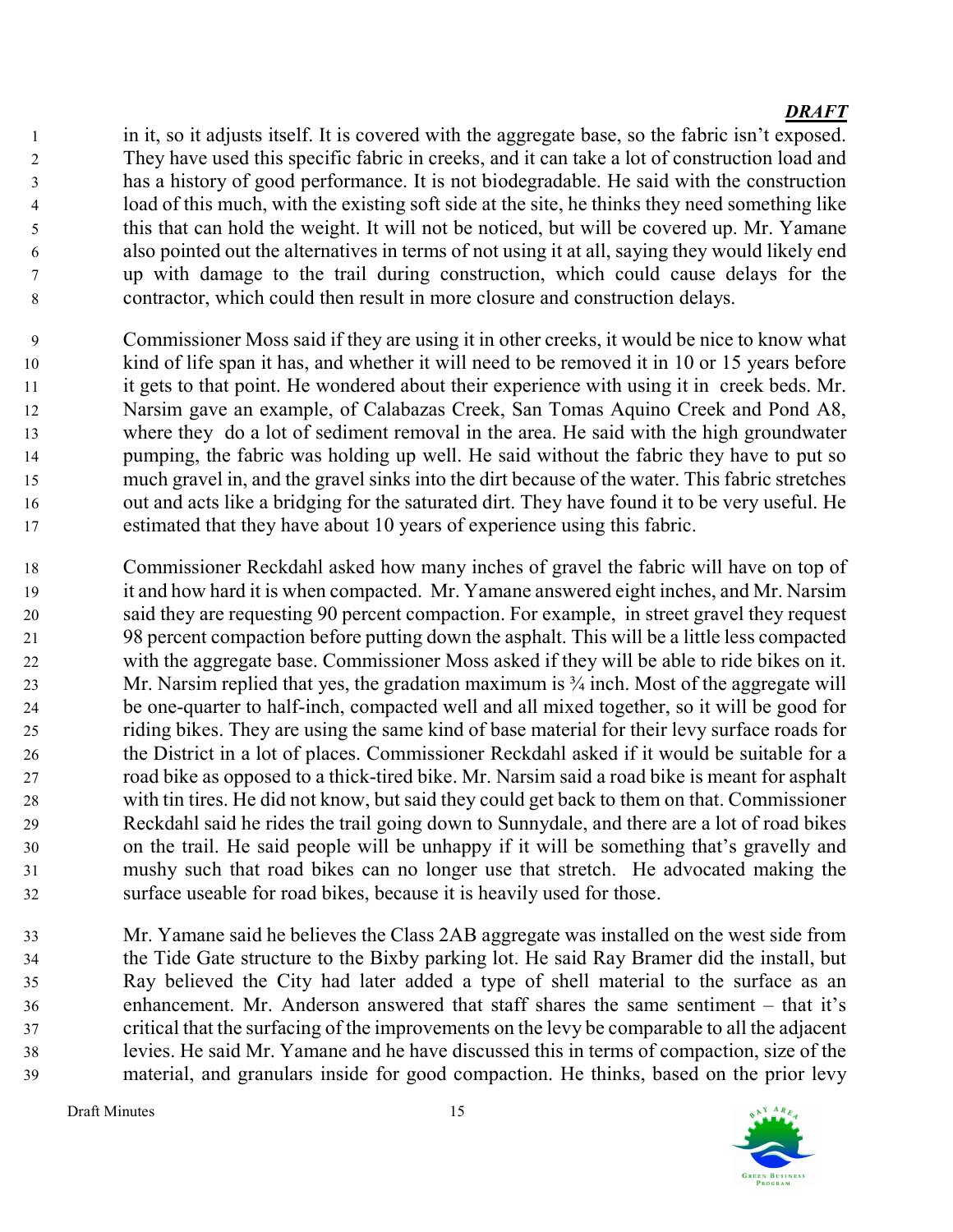work he has seen the District do, that they should end up with something very similar, if not better, that holds up just as well. He said he has in the past seen certain areas where they have used rock that was too big, without fines, and it did not compact well, and it was hazardous to bikes, and a road bike could not use it. With what Valley Water is proposing, Mr. Anderson said he thinks they will end up with a high quality product that will last a long time. Regarding the question about shell material or DG or anything else on top, he would not recommend that as it is very expensive and does not hold up to vehicle traffic at all as it gets mushy and leaves dents. The compacted base rock with fines will hold up many times better, in his experience. He said they do have oyster shell trails, and they are very expensive, in the neighborhood of 20 times the cost of a base rock trail, and they don't hold up at all. He feels they are looking at the most durable and efficient surfacing material possible at the Baylands.

Mr. Narsim said he totally agreed with Mr. Anderson and adding DG would not help for street bikes. He added that if the surface is constructed really tight, then it is somewhat like an impervious site. They would like to have a pervious surface, so it must be balanced out. The proposed material provides a strong support as well as being pervious so that water drains through. He said sometimes with DG, water does not drain through very fast, but they have used these materials on District levy access roads and have had good results with them. He said they will go back and look at where they have used street bikes on this kind of levy surface and will provide that data. Commissioner Moss said that is why he was wondering if it's better to remove it when the project is completed, or if laying something over the top of it after construction with a finer grain for crossover bikes would be feasible Mr. Narsim said they can definitely look into that and could probably have a different gradation on the aggregate base as well. Mr. Anderson asked, if down the line for some reason there is some lift or exposure of the fabric, Valley Water would come back and make the necessary repairs to conceal, repair or cover. Mr. Narsim said they would.

Chair Cribbs invited any further questions from the Commissioners.

Commissioner Brown asked regarding the SCADA system, what sort of redundancy or backup power is built in to make sure there is resilience, for example, in the case of a power outage or emergency or natural disaster. Mr. Yamane said they are talking with some manufacturer/vendors of sluice gates. He said it is another conversation he was probably going to have with the City soon, if they can find a standard product that's already made that could also be most cost efficient. He said there are a few different products. Although they definitely have the power out there, it will be hard-wired. Some of the systems do have a battery back-up, and this is why it might be a possible to have the battery back-up as well. They are also putting in a hookup for a portable generator, so in the case of a power outage a generator could be available. He said the sluice gate could also be manually cranked open if needed. Mr. Narsim said there are three overrides, a Plan B and a Plan C.

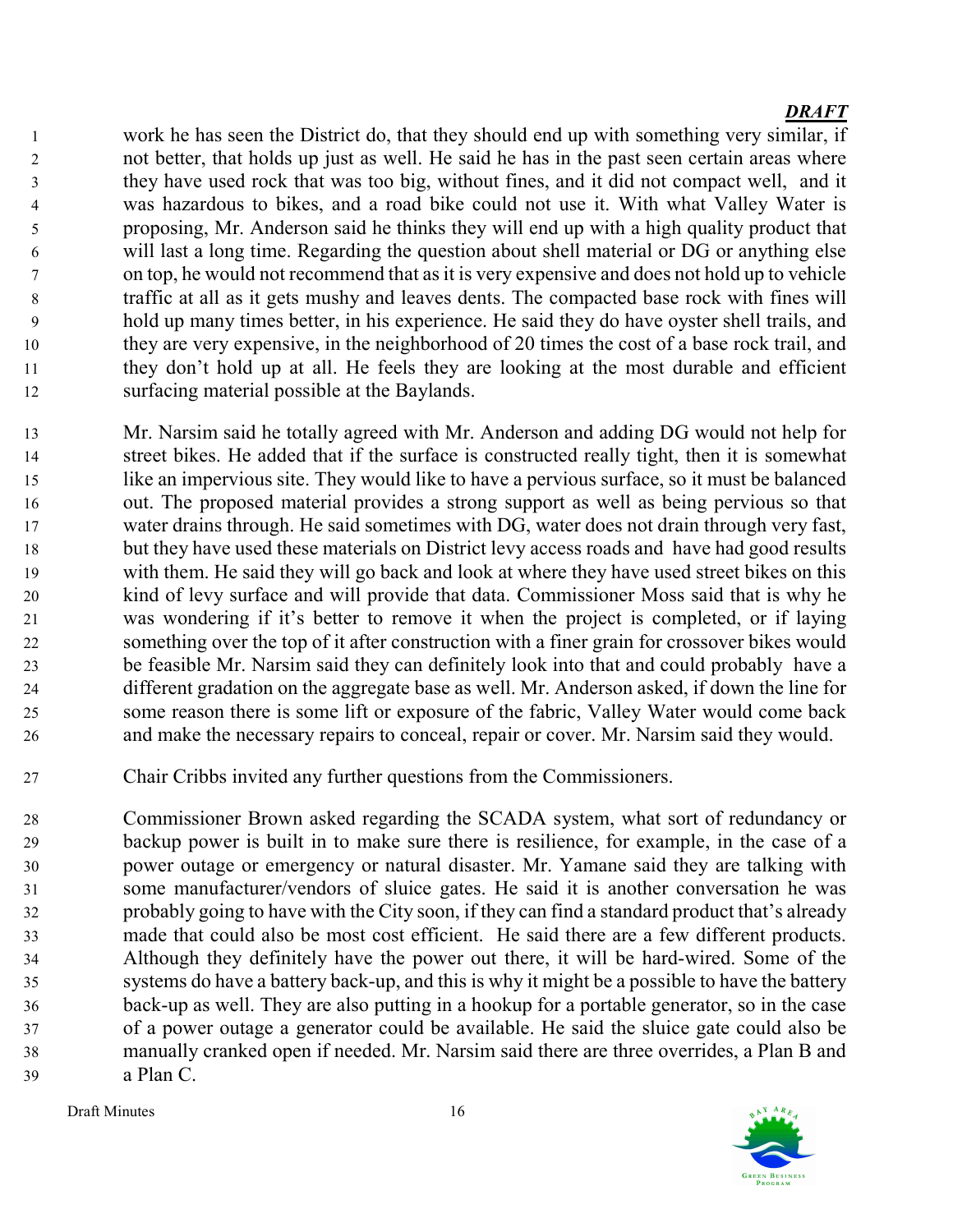Commission LaMere asked what the estimated cost of the project would be. Mr. Yamane believed the total project cost, including everything, overall from the beginning, also including previous attempted repairs done in 2017, would total around \$39 million. Much of the cost is a lot higher than expected for a structure replacement because of the multi-year construction aspect, mobilizing and de-mobilizing. Also, before they can do any of the work, he explained how de-watering the system is a huge cost, because in order to do any of the work. A sheet pile needs to be installed into a large perimeter around the area in order to keep the water out of the work area, so is much preparatory work to be done just to get in the area to work. In addition, they can only work for five months, outside of the California Ridgeways Rail breeding season, during which the contractors have to get out and come back again the next year. The multi-year construction significantly drives up the cost. He added that a large amount of water can come in if they have a 100-year storm, so they can't cut off the existing structure until the new structure is built and put into service, which is another justification for the high cost.

Commissioner Olson asked if they think the new tide gate will last as long as the old one. Mr. Yamane said he they think it will last a lot longer, because they have better concrete now. He said in this marine environment it is recommended to use and epoxy-coated rebar, which probably wasn't practical or even available back in the 1950s when the tide gate was constructed. The epoxy-coated rebar will prevent corrosion from getting in and the rebar. Corrosion causes the rebar to expand and pop off of the concrete, so this issue will be addressed in the new construction.

Chair Cribbs thanked the presenters for the information and comments. She said obviously there will be schedule changes and they will hear from the public about the trails being closed, and when they're opened. Communication will be very important, and it looks like the Valley Water team has thought about all of that. From the Commission perspective, they are interested in the schedules and in what they plan to do about communication, and she thinks they have done a good job of informing them about that. Mr. Yamane said they will continue to coordinate with Mr. Anderson and the Ad Hoc committee.

Commissioner Reckdahl asked the two extra feet referenced in the document for sea level rise. He wondered what would happen if the sea level were to go above that. Mr. Yamane explained that there are two functions of the flood protection. One is to drain the basin out. The other is sea level rise, coastal flooding protection. They are actually raising the structure to the levy height and coordinating it with the Shoreline Phase II project as well. That is being designed for more than two feet of sea level rise. The issue is that the way that the flood basin drains out is based on gravity. He said that the sea is not going to overtop the tide gate structure. He said they are still far from that. The problem is not that the sea is going to overtop, but that the low tide is now two feet higher than the current low tide, so the basin can't drain out of the tide gate structure. It is with the fluvial flooding, or riverine flooding, that they can't drain the water level in the flood basin to the level that

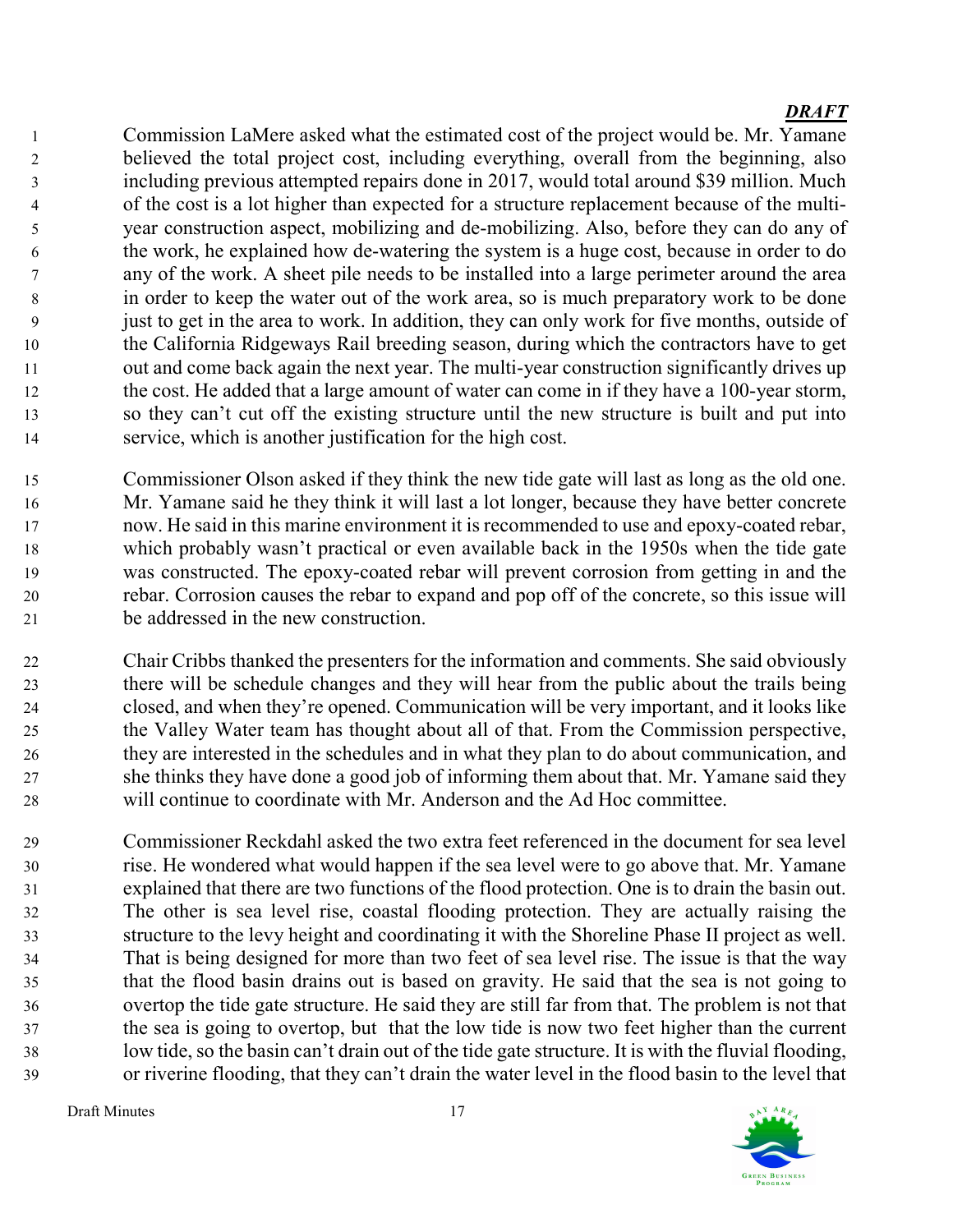they need for the 100-year flood protection of the three creeks. Commissioner Reckdahl asked if the extra two feet in the flood basin means it has less capacity now. Mr. Yamane said yes, it has less capacity for the creeks. But this is an adaptive design, so it really needs a supplemental draining capacity for the basin, which cannot actually be done with the gravity. He said that even if they quadrupled the size of the tide gate with quadruple the number of gates, it wouldn't change that capacity. Even if they made the structure taller, it is the height limit based on the low tide. So what would have to happen at that point is a pump station would need to be added at a later time to supplement this. This is like the problems they face with sea level rise with the Shoreline Phase II study. At some time in the future it will need to be supplemented with a pump station for active drainage, not just passive drainage.

Mr. Narsim said the numbers change all the time for sea level rise. He said every day there is new modeling, and it changes all the time. With the model they used, the two feet is around 35 years. Based on this, it may be 10, 20, 30 years down the road that a pump station may theoretically be needed. He said this new structure is elevated at 15.5 feet, almost 5.5 feet higher than the existing structure. Mr. Narsim advised that the structure may not look pretty, because it's going to be sitting very high up. He said he wanted to let them know that the project's concern is about the future, and he believes the levies will be improved to match the same elevation. The project is being planned in anticipation of future needs. Commissioner Reckdahl visualized that if you're on the levy after the completion, when you reach the tide gate you will have to go uphill a little, go across the tide gate and back down. Mr. Narsim said the transition will have an ADA-compliant slope. Mr. Yamane affirmed that the rest of the levies will have to be raised in the future.

Commissioner Reckdahl said they have been talking with the SAFER Bay people and wondered if the reference to Phase II is referring to SAFER. Mr. Yamane said the U.S. Army Corp. is coordinating with SAFER. Commissioner Reckdahl said SAFER is run by JPA and wondered if they are part of JPA. Mr. Narsim confirmed this and said they have been in those meetings and they used that report as part of the basis for their study.

Commissioner Reckdahl asked Mr. Hunt about the wetland credits they are purchasing and wondered what the impacts were that necessitated buying the credits. Mr. Hunt explained that there are Waters of the United States and Waters of the State, which are effectively wetlands and open water bodies that, through their permit process, they have to mitigate for impacts to them, or offset their impacts. In this case, the permanent impact occurred along the outboard side of the levy in about a five-foot wide strip of salt marsh, where there is permanent loss of salt marsh totaling about 0.09 acres, so it's quite a small area. Their team worked with Daren and City staff to try to identify some onsite options, some sort of project in the Baylands to offset the impact, but those projects tend to have a much larger scale than offsetting such a small level of impact. Therefore, in coordination with the regulatory agencies who they've been discussing this with over the past couple of

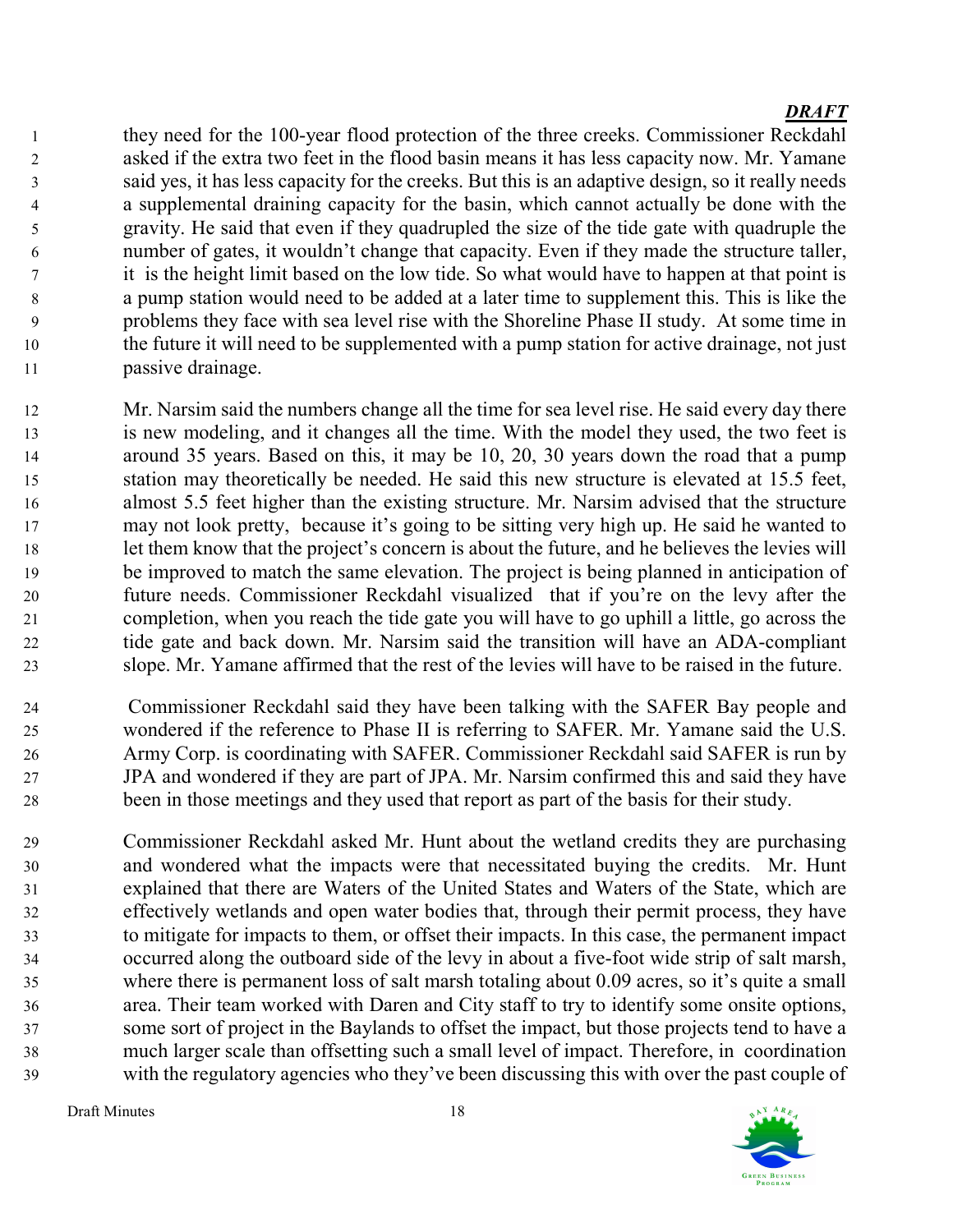months, they will likely be purchasing mitigation credits from the San Francisco Bay Wetland Mitigation Bank, which in Foster City. He said essentially you just give them money, and they've already mitigated in advance for you. Commissioner Reckdahl asked what a tenth of an acre of wetland costs. Mr. Hunt said they have to mitigate at greater than a one-to-one ratio. Also, they have to mitigate for "temporal loss" of the de-watering area. Any time there is an impact that extends greater than two years, there is the requirement to mitigate for that, so they are buying for 0.4 acre, which will cost about 8 \$800,000.

- Commissioner Reckdahl questioned about Hooks Island, stating they looked into the flow that's going through and are worried about whether it's going to cause erosion. He asked if this will this change how sediment is delivered and if it would affect the sailing area. 12 Mr. Hunt assured him that is something they specifically looked at. Part of the reason they did the modeling is there is a tidal channel that runs from the tide gate basically straight to the sailing dock. They were concerned that by adjusting the tide gate itself that the channel might migrate away from the sailing dock. He said that the modeling suggests that this will not be a problem. Mr. Yamane added that this is why they wanted the new tide gate structure to have the outlet in the same slough as the existing one. There is a throat where the existing tide gate structure goes up, and they are aligning with that. He said they also looked at the velocity differences and concluded this is a good option, because it maintains the same characteristics. Mr. Yamane and Mr. Narsim addressed Commissioner Reckdahl's concerns regarding the flow and impacts to the sailing area in detail, explaining that the new structure will be aligned with the same throat and the flow trained with pilot channel grading in to flow in the same direction as currently exists.
- Commissioner Reckdahl asked Mr. Anderson if there is any dredging of the sailing area. Mr. Anderson said they haven't done this since the 1980's. Commissioner Reckdahl asked if they would be able to do this, or if the permits would be hard to get. Mr. Anderson said the permits are fairly restrictive, which is probably why they stopped it so long ago and he imagines it is significantly more expensive and rigorous to get permitting to do so now. Commissioner Reckdahl asked if they anticipated any issues with being able to keep using the sailing area. Mr. Anderson said he didn't believe so.
- Commissioner Reckdahl was concerned about outreach, and asked if Valley Water was going to be doing the outreach or the City, or both. Mr. Yamane said they will definitely do their outreach using the signage, Next Door, the postcard mailers, and a pre-construction meeting. Mr. Anderson said the City intends on working closely with Valley Water, as they have been the entire time. He said he thinks enhancing the outreach of Valley Water through good communication with Meghan Taylor, the City's Chief Communications Officer, so as to get flyers or other materials to help disseminate the word would be even better. He didn't think the City would be hosting extra outreach meetings.

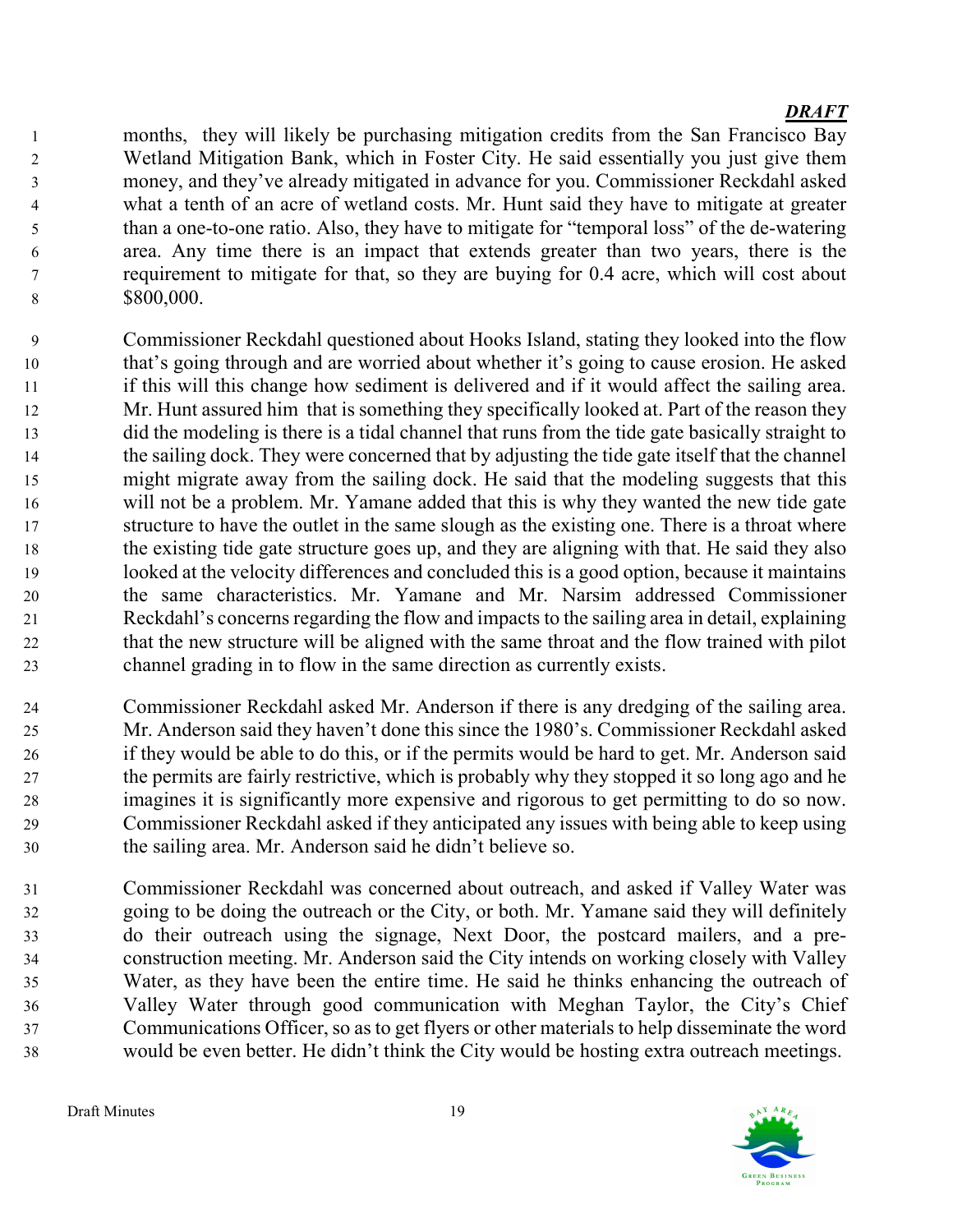Commissioner Reckdahl asked if the Park Improvement Ordinance was to be approved tonight, and when it would go to Council. Mr. Anderson said it would go to Council after their break so the earliest would be early August to get it on the Consent Calendar. Two weeks after that, they would have the second reading of the ordinance, and then a construction could begin 31 days after that. Commissioner Moss said there is a tight schedule to get it done so that they can start in September and be done by January. Mr. Yamane clarified that this year they were looking to start in early November, when the crews would actually be able to get out there.

- Commissioner Reckdahl was concerned that people needed to know about this right away He said there has been so much good planning, but when something like this is coming, he feels that people take it better if they know it's coming, as opposed to not telling them about it well in advance. He said no one that he talks to knows about the project and asked if they can put up signs that say, "Proposed on this site…" or something, just so they know something is coming. Mr. Hunt said as part of the CEQA process they put a number of signs out there. City staff helped them post signs in seven or eight different locations. As part of their BCDC permit, they will also be required to have signs and will probably be posting them in the same location. He said the signs will be perhaps one piece of the initial outreach onsite, but he thinks they are open to more. Commissioner Reckdahl said having signs out there would be very good, because he just wants people to be informed.
- Commissioner Moss added there should be a map of the detours, not just verbiage, but something that indicates where they will be allowed to go. Mr. Narsim said he thinks they need to mount a pole first and have a pocket to have flyers in. That way, it will have the detours, plus more information. Mr. Yamane said there is a bulletin at the bathrooms on the Bixby side. He also referred to the multiple locations they posted for the MND. Mr. Narsim said they have been preparing the signs for the last six months. Discussion regarding signage continued, with Commissioner Moss concluding that the Commission just wants to make sure it happens. Chair Cribbs said what's important for the Commission to convey is that they're anxious about advanced communication, signage, and letting the community know that this is a big deal. It has to be done, and it's going to be happening. It's going to be inconvenient, but it has to be done, so people need to know about it earlier rather than later.
- Commissioner Reckdahl said in looking at the proposed Park Improvement Ordinance, it's talking about mosquitos and maintaining water quality. He asked Mr. Anderson to give an overview of how they plan on using this. He wondered if they are actively raising and lowering the sluice, or just basically letting the water come down and letting the passive gates do their work most of the time. Mr. Anderson said it's different right now than it used to be because of the condition of the existing structure. Prior to its most recent problems, five or six years ago, the Rangers would come out and adjust the gate as necessary. The frequency of adjustments to it varies. There are times when it can be left

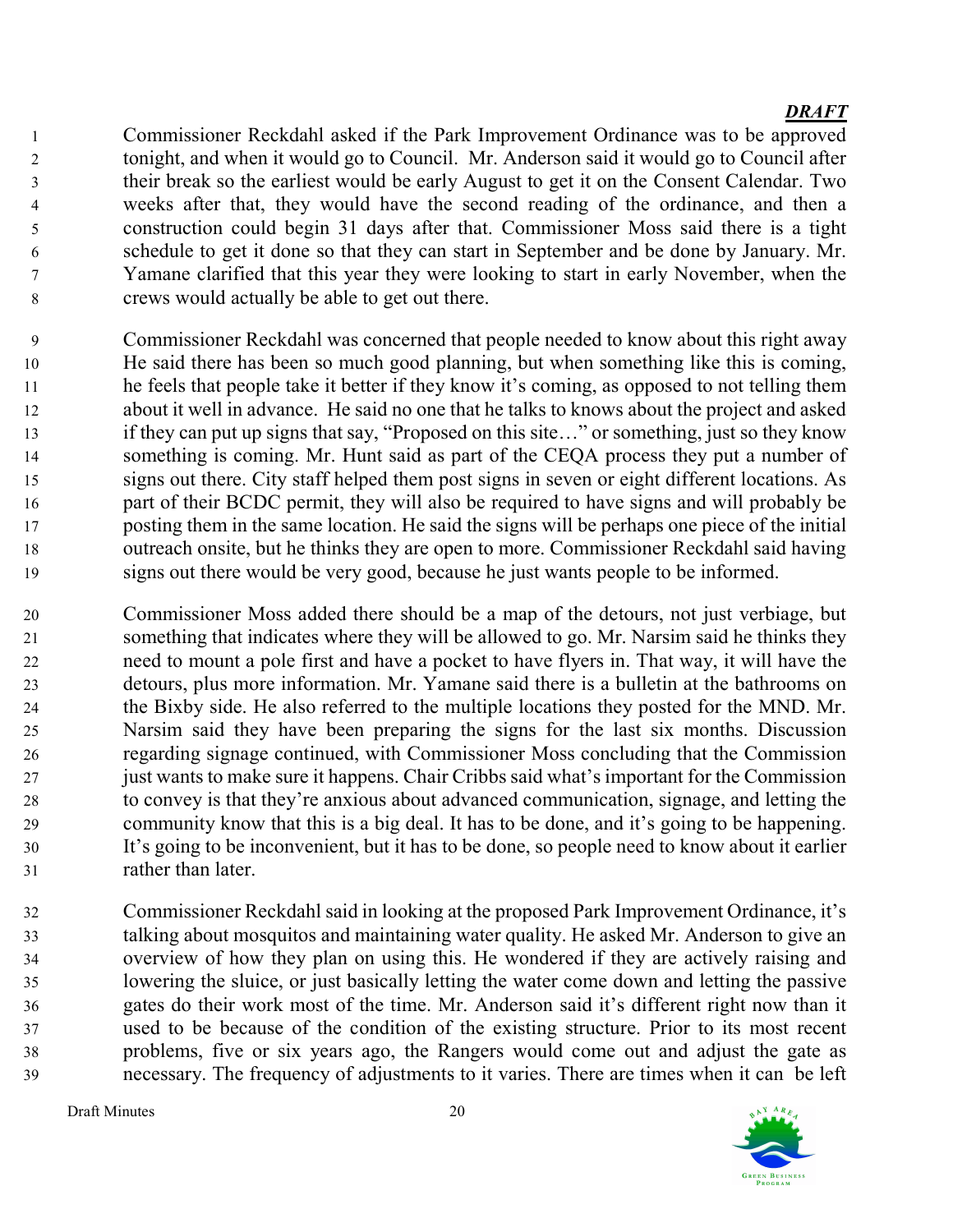static, when approximately six inches open would get about a foot tidal exchange, which would bring in water and flush it out, and get a good exchange. He explained, you've got the gravity-fed exit and the one tidal gate to allow water in. During the rainy season there are times when they leave it closed and there aren't any tidal waters coming in, and the water is just passively exiting from the basin to the Bay. The way the mosquitos factor in 6 is at a particular height – negative 2.2 feet in the winter – if the water rises above this they start to get ponding. Water will accumulate in low areas in the marsh in that 600-acre flood basin area, and mosquitos will breed, so it's very important to monitor the water. In the past they would actively manage this. In more recent times, the past few years, the water has started to flow underneath the structure. Valley Water came out and did a very extensive repair to try to stop that, but there are a few other issues with the aged infrastructure that causes water to flow in in ways that they can't control. This is the biggest problem in terms of making sure there is good tidal exchange, which means healthy water and avoiding things like low dissolved oxygen which can kill off fish. The other big piece is the controlling of the water levels to control ponding that breeds mosquitos.

- Mr. Anderson went on to say that his feeling is that this new infrastructure will be far more effective in allowing them to effectively control the amount of water that comes in from the Bay into the flood basin. Commissioner Reckdahl asked if the flood basin is brackish or fresh water. Mr. Anderson said it probably varies depending on the time of year. When it's closed for long periods of time, during the rainy season, there is only got fresh water coming down the confluence of the creeks into the basin as well as some discharge from mountain dew as it is discharged into the basin, and very little saltwater coming in. During other times of the year, such as during the summer when they try to get a good tidal exchange, it would probably be closer to brackish. He said sometimes you can look at the plant species in the flood basin. There is a mix of fresh, brackish and saltwater plants. For example, he said most people learn about pickle weed when they study the Bay plants. If there is pickle weed in the basin, it's certainly got elements of saltwater vegetation and salt water from the Bay. But there are plenty of freshwater plants, too. He said brackish is probably more accurate, but it fluctuates depending on the time of year and whether they allow Bay water in.
- MOTION: Approval to recommend that Council adopt and approve the Park Improvement Ordinance for the Tide Gate Project was moved by Commissioner Reckdahl and seconded by Commission LaMere The motion passed 6-0, by roll call vote.
- Chair Cribbs and Mr. Anderson thanked the team from Valley Water for their presentation and wished.
- V. TENTATIVE AGENDA FOR THE JULY 27, 2021 MEETING

Mr. Anderson said the memo discussed previously on the NVCAP, regarding advocating for parkland, could be an item at the July meeting. An update from Friends of Palo Alto Draft Minutes 21 AY ARE

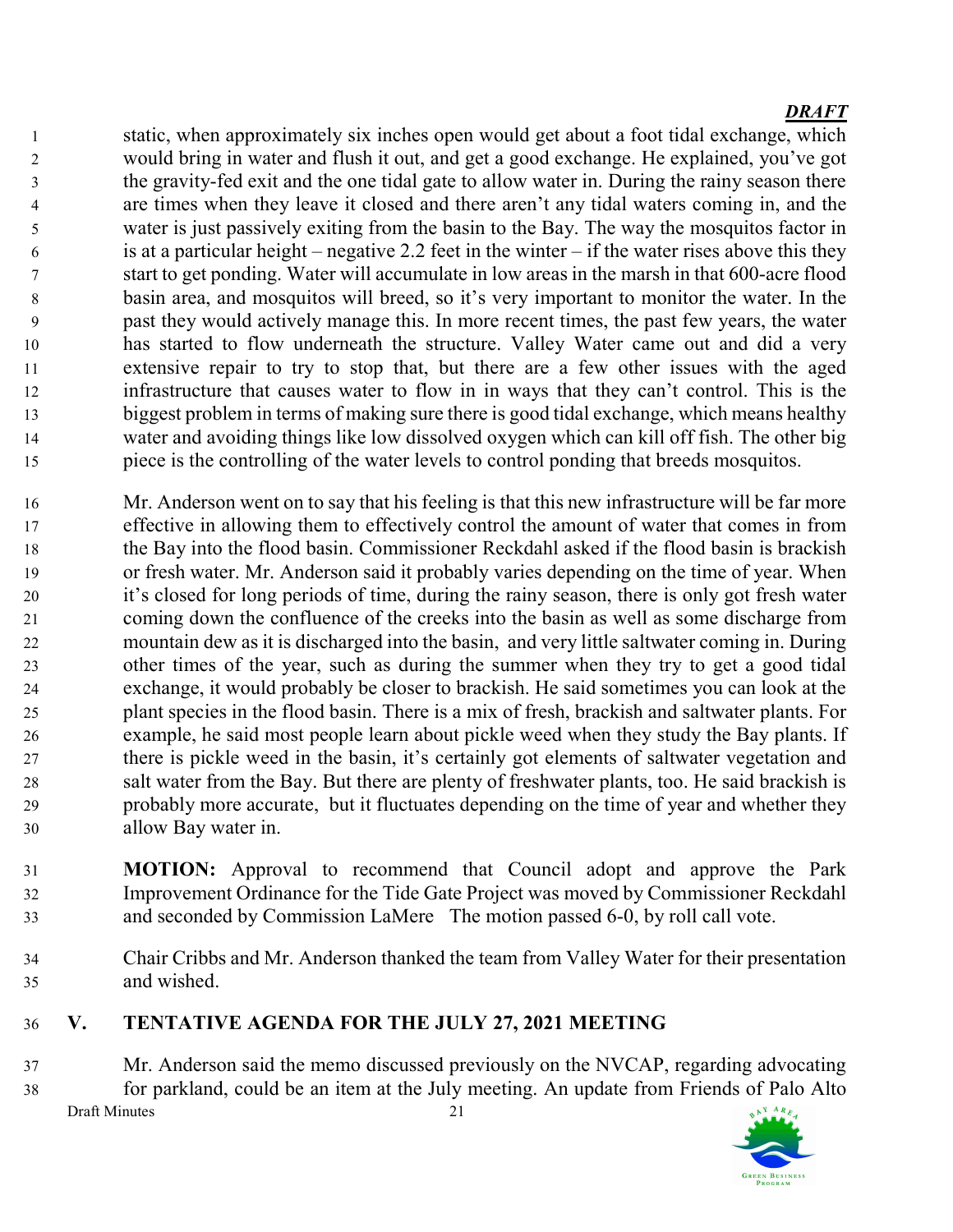Parks and Recreation Foundation is a discussion item. There are also three potential items 2 that he needs to vet further. One is the Park Improvement Ordinance for Boulware Park; potentially a discussion with the Skate Park to bring the Commission up to speed on the latest discussions with the Ad Hoc. Also, depending on progress, the Sidewalk Vendor Regulations could potentially be on July's agenda, but it seems it will be closer to August before being ready for an action on this. It could be a discussion item for July, but he would like to meet with the Ad Hoc and come to consensus on whether they are at a good point to share and discuss, of if they need a little more time to come up with a proper recommendation. Chair Cribbs suggested thinking about the two foundations – Recreation Foundation and Parks Foundation – and then see if there will be enough time to talk about fundraising in general. She thought it would be good to get Skateboard on the July agenda.

Commissioner Moss wanted to make sure there would be a Foothills update for August. He also stated that ten years ago, the anabolic digestor near the old Palo Alto dump was taken away from Bixby Park and that ten acres is due to go back into Bixby Park in October, so he hoped they could get something on the August or September agenda from staff or Karin North about that and what it means. Mr. Anderson said this is Measure E, and come November, 2021, there is potential for Council to rededicate that ten acres as parkland. He will check with Public Works, who were heavily involved in the Measure E, when it was undedicated.

Commissioner Reckdahl said there are two things on his wish list. First, a fire briefing. He said it would be really nice if the Fire Department could come in and have discussion about their plans for Foothills Park. He thought it interesting in the Fire Plan that the grassy area of Foothills Park is designated as a safe refuge, so if people can't escape because the roads are clogged, they can go and hide in the middle of the grassy area and put up structures. It would be interesting to hear their thoughts about both evacuation of the Park, getting people off the trails, and also other issues like the safety issues. Mr. Anderson said he has passed that request on to Fire and OES. They have received and acknowledged it, but have not come forward with a commitment to a presentation, per se. Commissioner Moss said there are new techniques for how to do fire breaks without introducing invasive species. He wondered if Midpen was a good resource for that, and Cal Fire for the Santa Cruz Mountains, and if there was some way to get an update on that at the same time, in that same discussion. Mr. Anderson said he would look into that. It probably wouldn't come from the City's OES or Fire Department, but he will research and try to find out what they're doing and borrow best practices. Chair Cribbs also hoped that they could do something with fire; Commissioner Reckdahl had asked about it a couple months ago, and she thought it was a good idea then and a better one now. She wondered if there any kind of invitation the Commission could send out. Mr. Anderson said right now it would probably be best to come from him, but it could be revisited if necessary. If it is not going the way they want, they could also consult with Council Member Kou as well and find some different ways to make it happen.